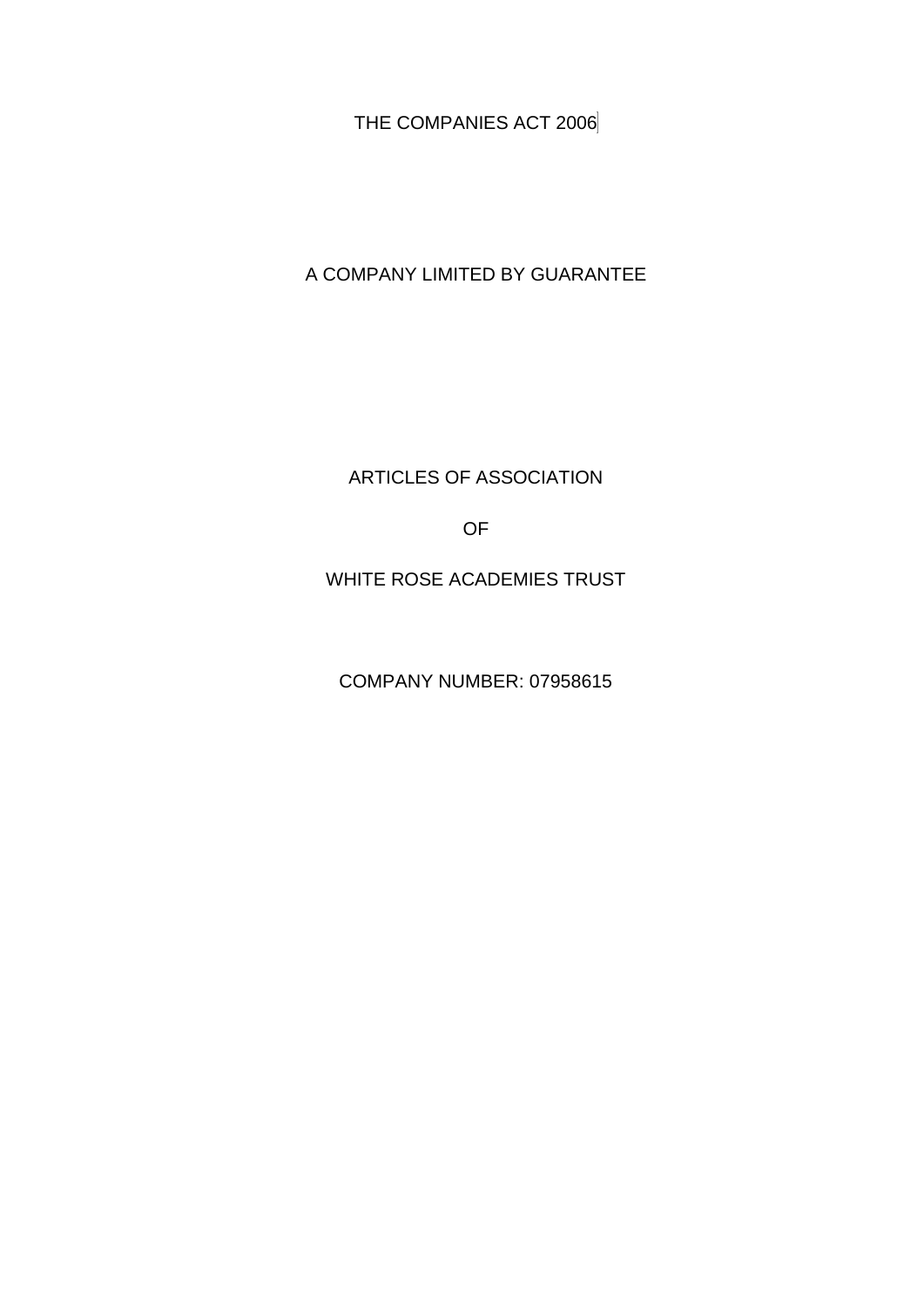# THE COMPANIES ACT 2006

### COMPANY LIMITED BY GUARANTEE

### ARTICLES OF ASSOCIATION

#### OF

### WHITE ROSE ACADEMIES TRUST

#### INTERPRETATION

- 1. In these Articles:
	- a. "the Academies" means all the schools and educational institutions referred to in Article 4 and established by the Company (and "Academy" shall mean any one of those schools or educational institutions)
	- b. "Academy Financial Year" means the academic year from 1<sup>st</sup> of September to 31<sup>st</sup> of August of the following year;
	- c. "the Articles" means these Articles of Association of the Company;
	- d. "Chief Executive Officer" means such person as may be appointed by the Directors as the Chief Executive Officer of the Company;
	- e. "Chief Inspector" means Her Majesty's Chief Inspector of Education, Children's Services and Skills or his successor;
	- f. "clear days" in relation to the period of a notice means the period excluding the day when the notice is given or deemed to be given and the day on which it is given or on which it is to take effect;
	- g. "Clerk" means the clerk to the Directors or any other person appointed to perform the duties of the clerk to the Directors, including a joint, assistant or deputy clerk;
	- h. "the Company" means save as otherwise defined at Article 6.9 the company intended to be regulated by these Articles and referred to in Article 2;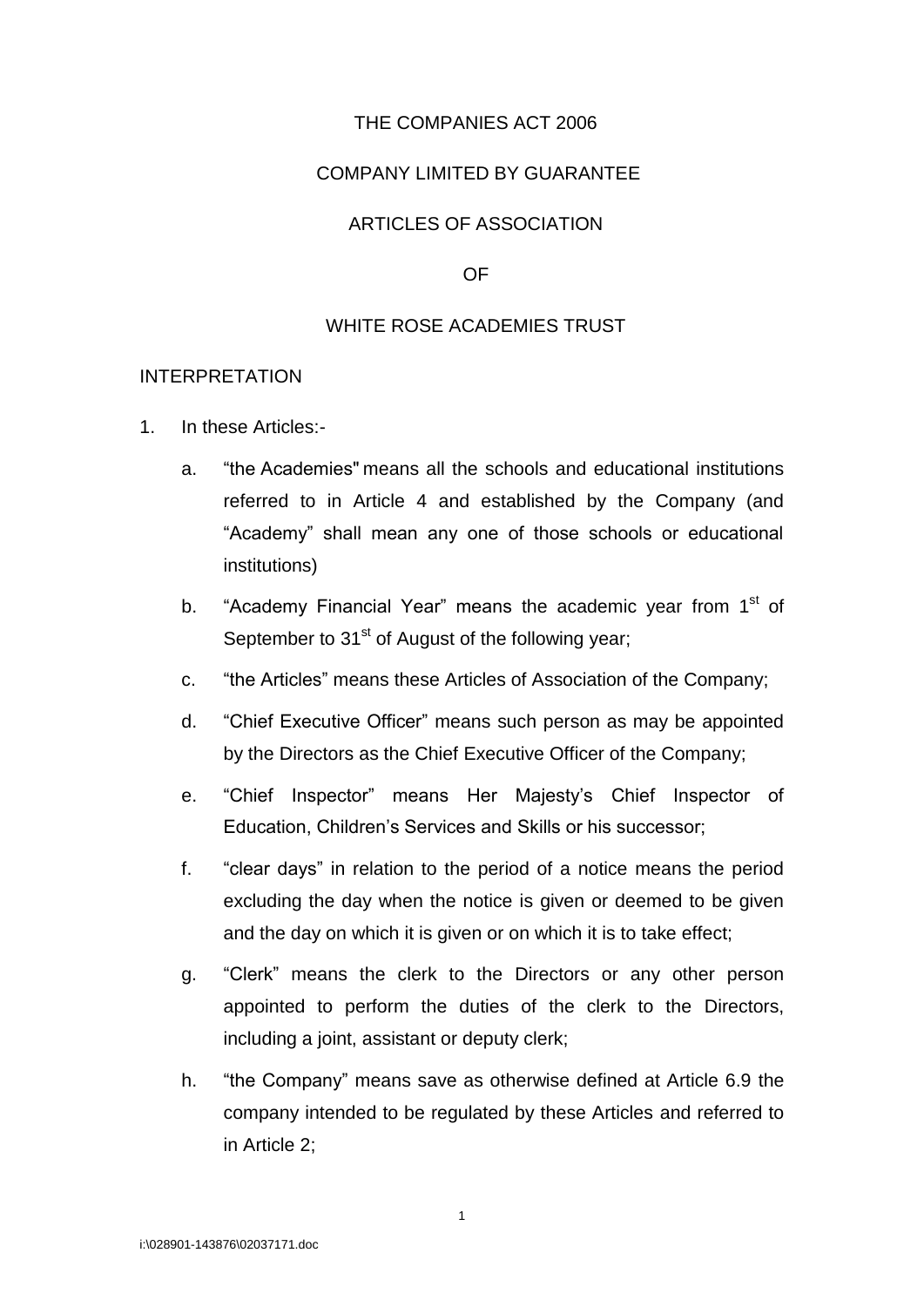- i. "the Directors" means save as otherwise defined at Article 6.9 the directors of the Company (and "Director" means any one of those directors);
- j. "financial expert" means an individual, company or firm who is authorised to give investment advice under the Financial Services and Markets Act 2000;
- k. "the LAs" means all the local authorities covering the areas in which the Academies are situated (and "the LA" shall mean any one of these local authorities);
- l. "Local Authority Associated Persons" means any person associated with any local authority within the meaning given in section 69 of the Local Government and Housing Act 1989;
- m. "Local Governing Bodies" means the committees appointed pursuant to Articles 100-101 and 104 (and "Local Governing Body" means any one of these committees);
- n. "Member" means a member of the Company and someone who as such is bound by the undertaking contained in Article 8;
- o. "the Memorandum" means the Memorandum of Association of the Company;
- p. "Office" means the registered office of the Company;
- q. "Parent Directors" means the Directors appointed pursuant to Articles 53 – 56 inclusive;
- r. "Principals" means the head teachers of the Academies (and "Principal" means any one of these head teachers);
- s. "Principal Regulator" means the body or person appointed as the Principal Regulator under the Charities Act 2011;
- t. "Relevant Funding Agreements" means the agreement or agreements entered into by the Company and the Secretary of State under section 1 of the Academies Act 2010 for the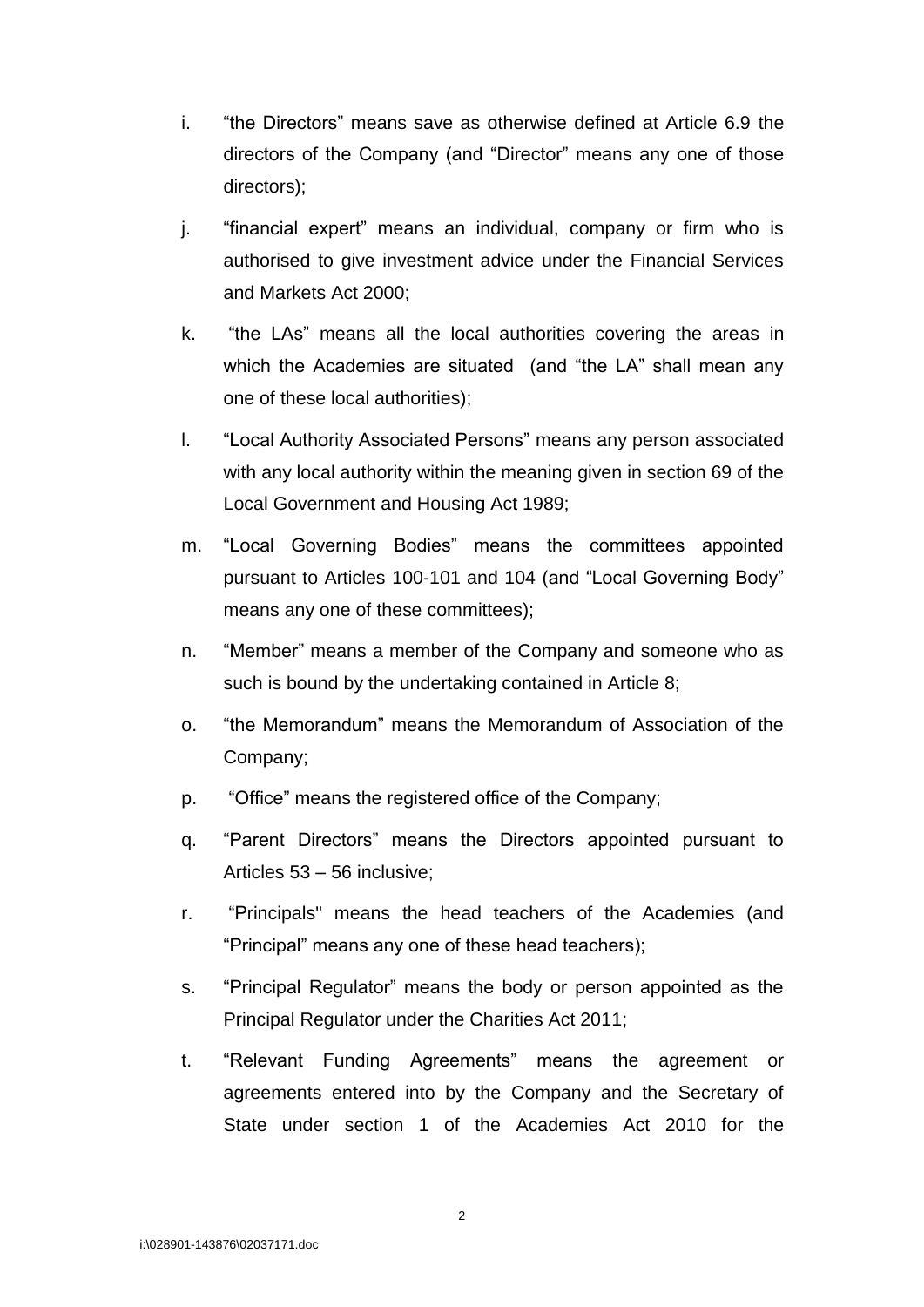establishment of each Academy, including any variation or supplemental agreements thereof;

- u. "the seal" means the common seal of the Company if it has one;
- v. "Secretary of State" means the Secretary of State for Education or successor;
- w. "Sponsor" means The Corporation of Leeds City College;
- x. "Staff Director" means an employee of the Company who may be appointed as a Director pursuant to Article 50;
- y. "teacher" means a person employed under a contract of employment or a contract for services or otherwise engaged to provide his services as a teacher at one or more Academies;
- z. "the United Kingdom" means Great Britain and Northern Ireland;
- aa. words importing the masculine gender only shall include the feminine gender. Words importing the singular number shall include the plural number, and vice versa;
- bb. subject as aforesaid, words or expressions contained in these Articles shall, unless the context requires otherwise, bear the same meaning as in the Companies Act 2006, as appropriate;
- cc. any reference to a statute or statutory provision shall include any statute or statutory provision which replaces or supersedes such statute or statutory provision including any modification or amendment thereto.

2. The Company's name is the White Rose Academies Trust and in this document it is called "**the Company**".

3. The Company's registered office is to be situated in England and **Wales** 

### OBJECT

4. The Company's object ("**the Object**") is specifically restricted to the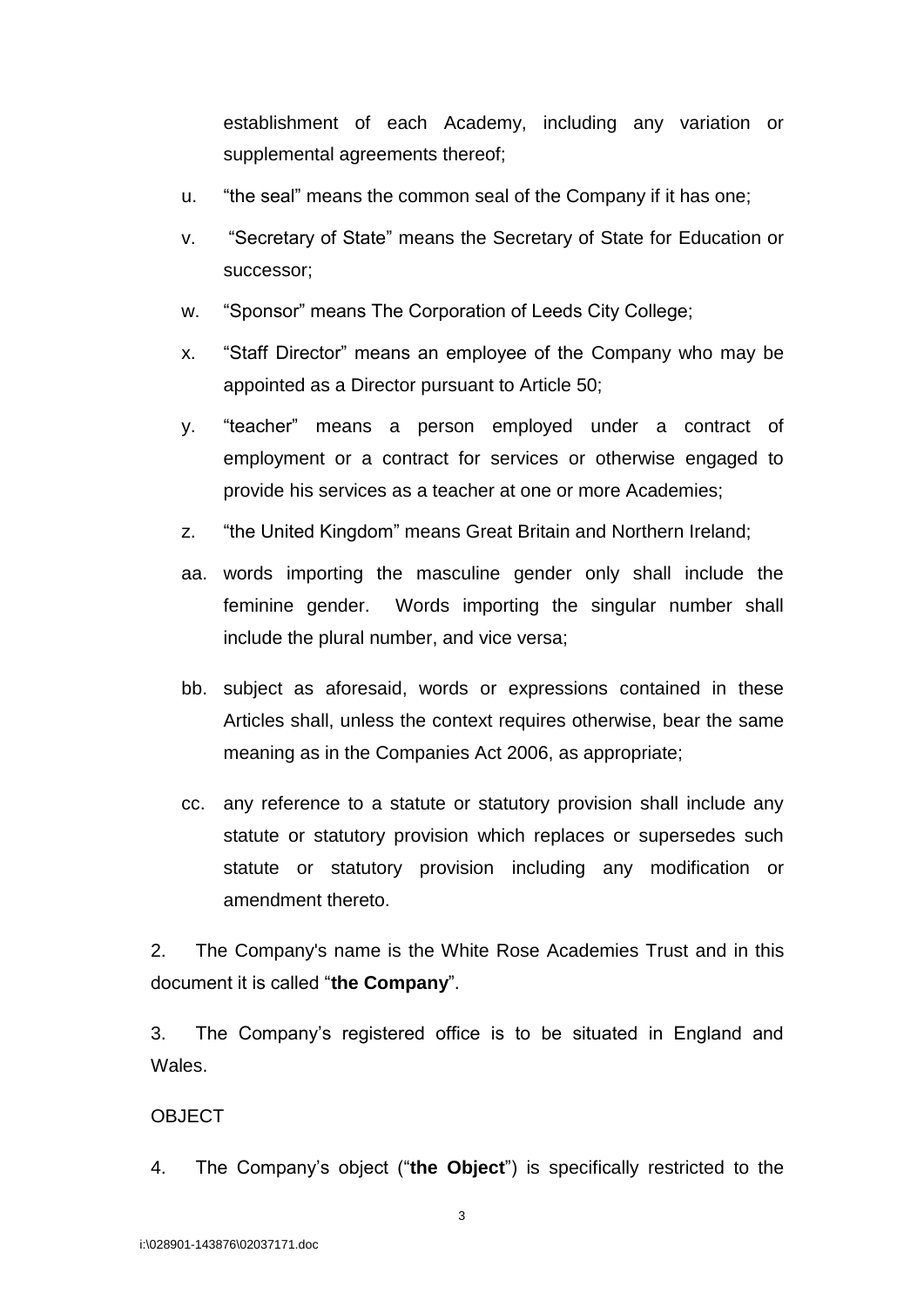#### following:

to advance for the public benefit education in the United Kingdom, in particular but without prejudice to the generality of the foregoing by establishing, maintaining, carrying on, managing and developing schools ("**the mainstream Academies**") offering a broad and balanced curriculum or educational institutions which are principally concerned with providing full-time or part-time education for children of compulsory school age who, by reason of illness, exclusion from school or otherwise, may not for any period receive suitable education unless alternative provision is made for them ("the alternative provision Academies") or 16 to 19 Academies offering a curriculum appropriate to the needs of its students ("the 16 to 19 Academies") or schools specially organised to make special educational provision for pupils with Special Educational Needs ("the Special Academies").

5. In furtherance of the Object but not further or otherwise the Company may exercise the following powers:-

- (a) to draw, make, accept, endorse, discount, execute and issue promissory notes, bills, cheques and other instruments, and to operate bank accounts in the name of the Company;
- (b) to raise funds and to invite and receive contributions provided that in raising funds the Company shall not undertake any substantial permanent trading activities the profits from which shall be liable to tax and shall conform to any relevant statutory regulations;
- (c) to acquire, alter, improve and (subject to such consents as may be required by law) to charge or otherwise dispose of property;
- (d) subject to Article 6 below to employ such staff, as are necessary for the proper pursuit of the Object and to make all reasonable and necessary provision for the payments of pensions and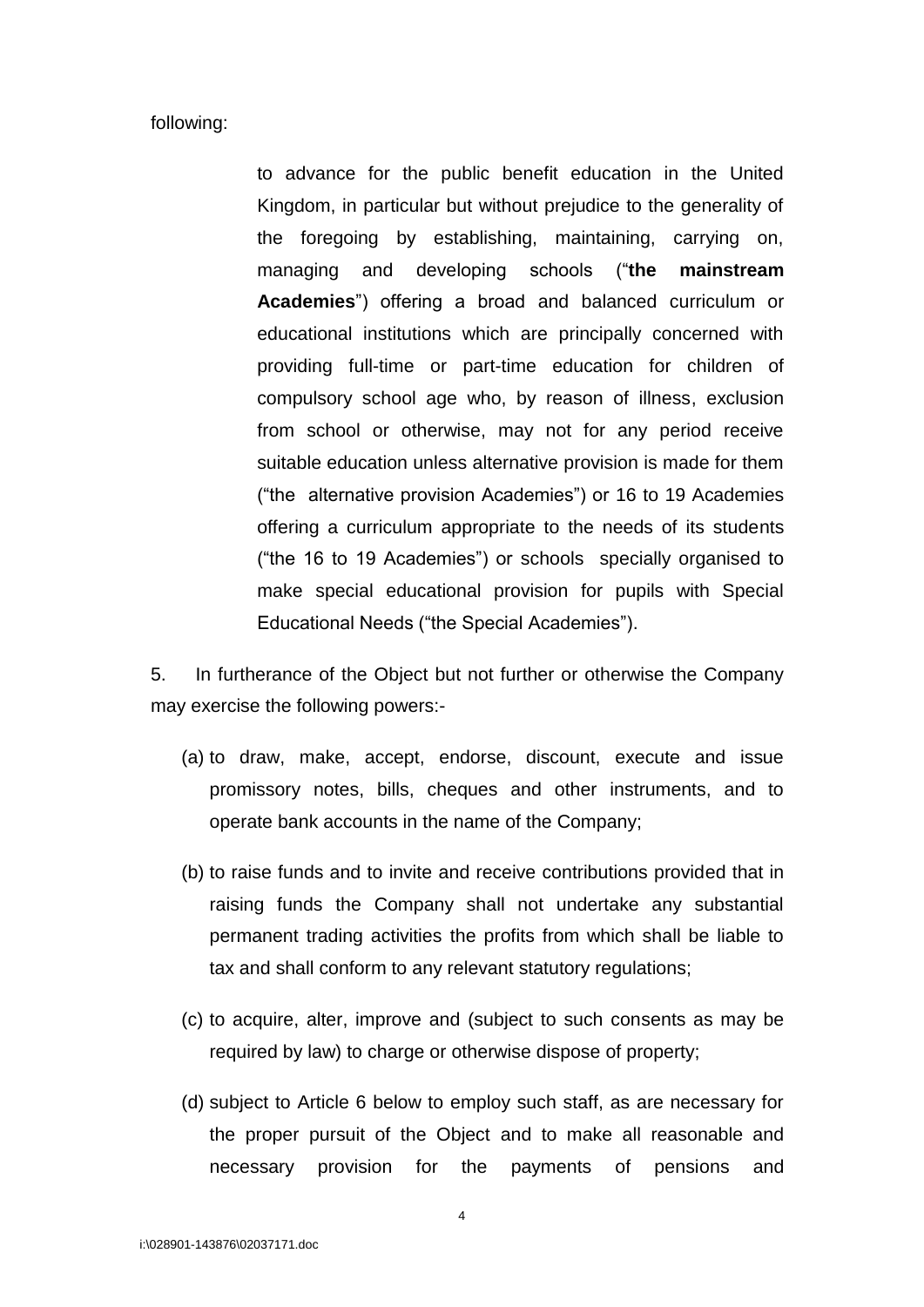superannuation to staff and their dependants;

- (e) to establish or support, whether financially or otherwise, any charitable trusts, associations or institutions formed for all or any of the Object;
- (f) to co-operate with other charities, other independent and maintained schools, schools maintained by a local authority, 16-19 Academies, alternative provision Academies, institutions within the further education sector, voluntary bodies and statutory authorities operating in furtherance of the Object and to exchange information and advice with them:
- (g) to pay out of funds of the Company the costs, charges and expenses of and incidental to the formation and registration of the Company;
- (h) to establish, maintain, carry on, manage and develop the Academies at locations to be determined by the Directors;
- (i) to offer scholarships, exhibitions, prizes and awards to pupils and students former pupils and former students, and otherwise to encourage and assist pupils and students and former pupils and former students;
- (j) to provide educational facilities and services to students of all ages and the wider community for the public benefit;
- (k) to carry out research into the development and application of new techniques in education and to their approach to curriculum development and delivery and to publish the results of such research, and to develop means of benefiting from application of the experience of industry, commerce, other schools, educational institutions and the voluntary sector to the education of pupils and students in academies;
- (l) subject to such consents as may be required by law and/or by any contract entered into by or on behalf of the Company, to borrow and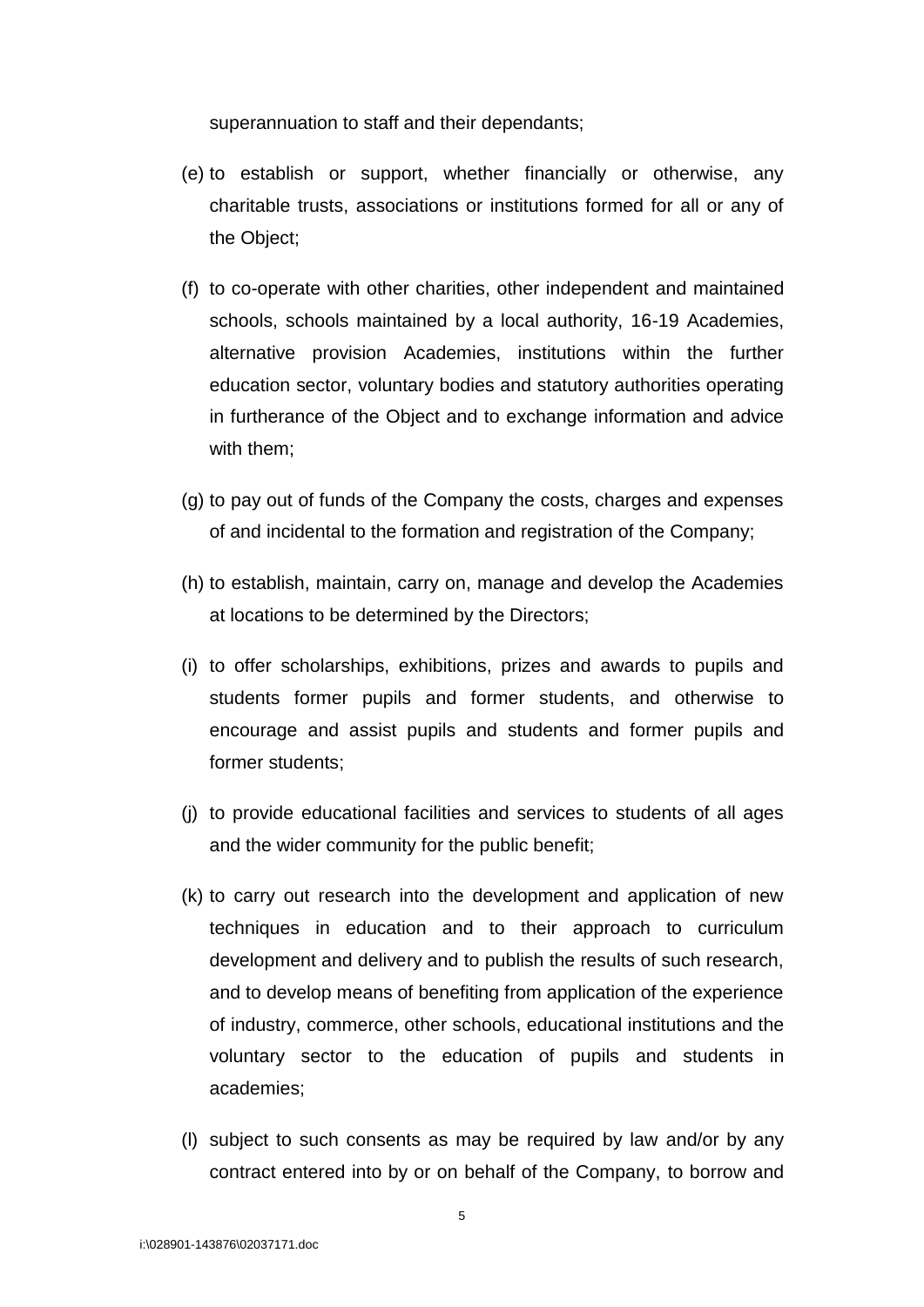raise money for the furtherance of the Object in such manner and on such security as the Company may think fit;

- (m) to deposit or invest any funds of the Company not immediately required for the furtherance of its object (but to invest only after obtaining such advice from a financial expert as the Directors consider necessary and having regard to the suitability of investments and the need for diversification);
- (n) to delegate the management of investments to a financial expert, but only on terms that:
	- (i) the investment policy is set down in writing for the financial expert by the Directors;
	- (ii) every transaction is reported promptly to the Directors;
	- (iii) the performance of the investments is reviewed regularly with the Directors;
	- (iv) the Directors are entitled to cancel the delegation arrangement at any time;
	- (v) the investment policy and the delegation arrangement are reviewed at least once a year;
	- (vi) all payments due to the financial expert are on a scale or at a level which is agreed in advance and are notified promptly to the Directors on receipt; and
	- (vii) the financial expert must not do anything outside the powers of the Directors;
- (o) to arrange for investments or other property of the Company to be held in the name of a nominee company acting under the control of the Directors or of a financial expert acting under their instructions, and to pay any reasonable fee required;
- (p) to provide indemnity insurance to Directors in accordance with, and subject to the conditions of section 232 to 235 of the Companies Act 2006, section 189 of the Charities Act 2011 or any other provision of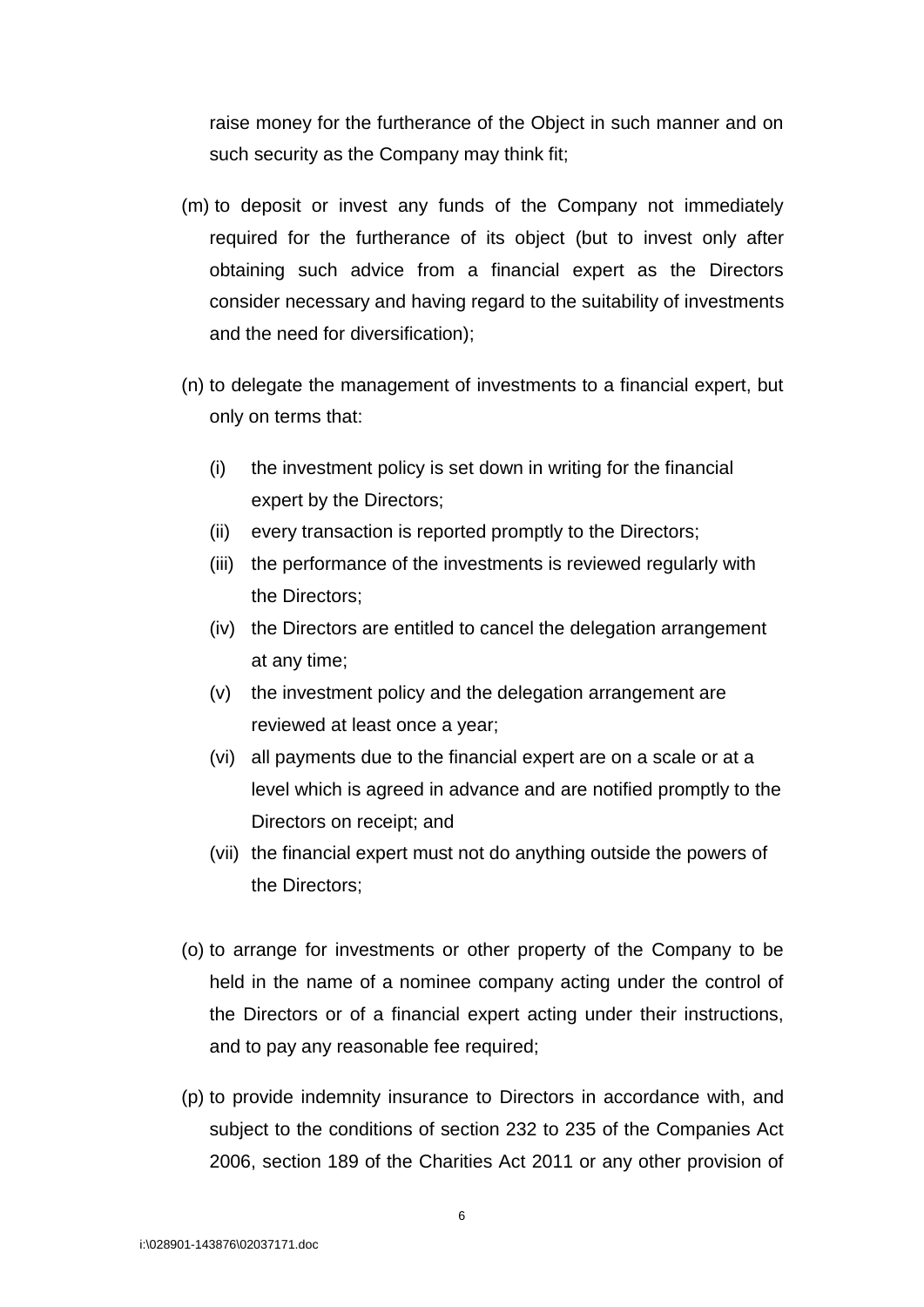law applicable to charitable companies and any such indemnity is limited accordingly;

- (q) not used;
- (r) to establish subsidiary companies to carry on any trade or business for the purpose of raising funds for the Company;
- (s) to do all such other lawful things as are necessary for or are incidental to or conducive to the achievement of the Objects.

6.1 The income and property of the Company shall be applied solely towards the promotion of the Object.

6.2 None of the income or property of the Company may be paid or transferred directly or indirectly by way of dividend bonus or otherwise by way of profit to any member of the Company. Nonetheless a member of the Company who is not also a Director may:

- a) benefit as a beneficiary of the Company;
- b) be paid reasonable and proper remuneration for any goods or services supplied to the Company;
- c) be paid rent for premises let by the member of the Company if the amount of the rent and other terms of the letting are reasonable and proper; and
- d) be paid interest on money lent to the Company at a reasonable and proper rate, such rate not to exceed 2 per cent per annum below the base lending rate of a UK clearing bank selected by the Directors, or 0.5%, whichever is the higher.

6.3 A Director may benefit from any indemnity insurance purchased at the Company's expense to cover the liability of the Directors which by virtue of any rule of law would otherwise attach to them in respect of any negligence, default or breach of trust or breach of duty of which they may be guilty in relation to the Company: Provided that any such insurance shall not extend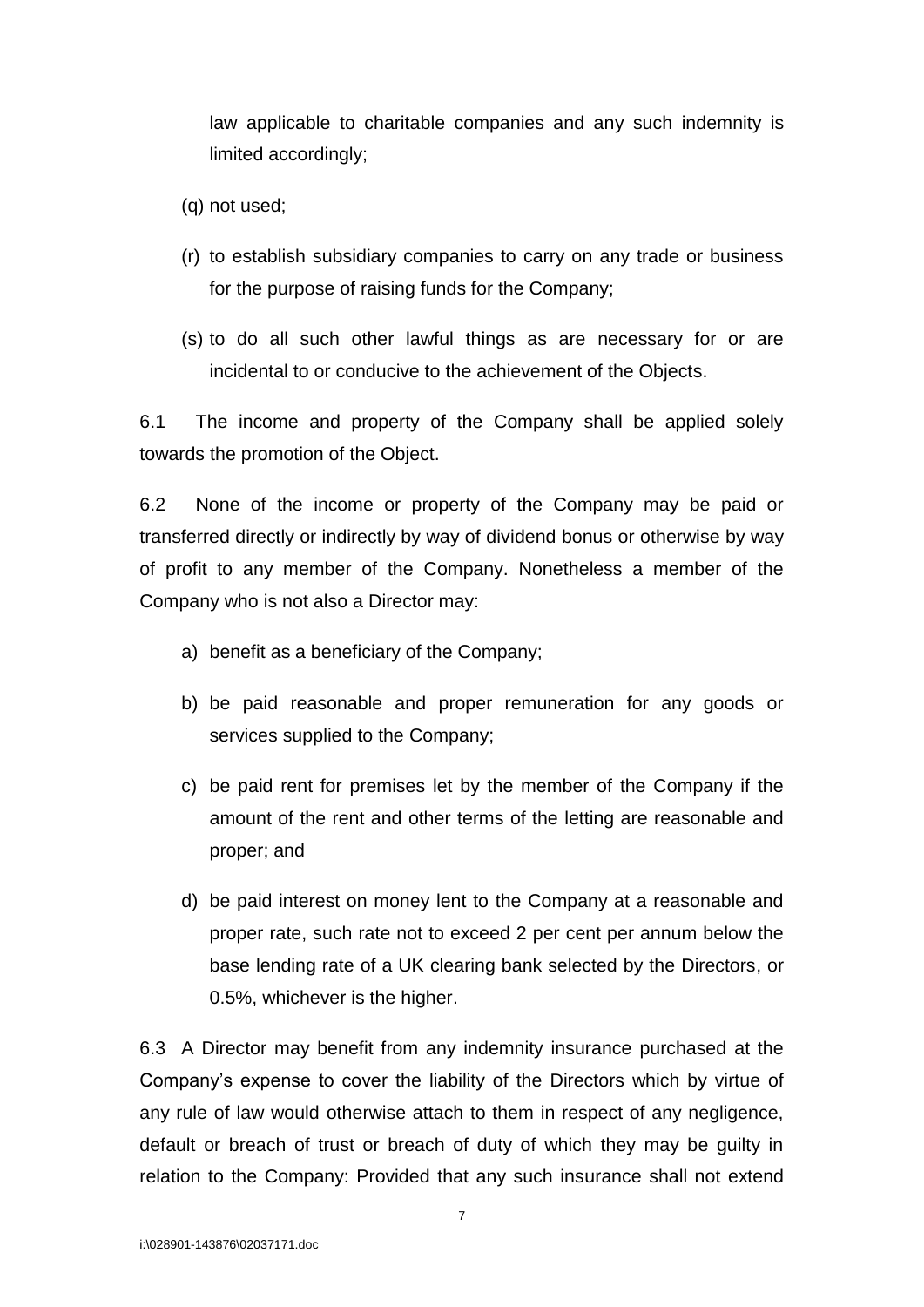to: (i) any claim arising from any act or omission which Directors knew to be a breach of trust or breach of duty or which was committed by the Directors in reckless disregard to whether it was a breach of trust or breach of duty or not; and (ii) the costs of any unsuccessful defence to a criminal prosecution brought against the Directors in their capacity as directors of the Company. Further, this Article does not authorise a Director to benefit from any indemnity insurance that would be rendered void by any provision of the Companies Act 2006, the Charities Act 2011 or any other provision of law.

6.4 A company, which has shares listed on a recognised stock exchange and of which any one Director holds no more than 1% of the issued capital of that company, may receive fees, remuneration or other benefit in money or money's worth from the Company.

6.5 A Director may at the discretion of the Directors be reimbursed from the property of the Company for reasonable expenses properly incurred by him or her when acting on behalf of the Company, but excluding expenses in connection with foreign travel.

6.6 No Director may:

- (a) buy any goods or services from the Company;
- (b) sell goods, services, or any interest in land to the Company;
- (c) be employed by, or receive any remuneration from the Company (other than the Chief Executive Officer or Staff Director (if any) whose employment and/or remuneration is subject to the procedure and conditions in Article 6.8);

(d) receive any other financial benefit from the Company;

unless:

- (i) the payment is permitted by Article 6.7 and the Directors follow the procedure and observe the conditions set out in Article 6.8; or
- (ii) the Directors obtain the prior written approval of the Charity Commission and fully comply with any procedures it prescribes.
- 6.7 Subject to Article 6.8, a Director may: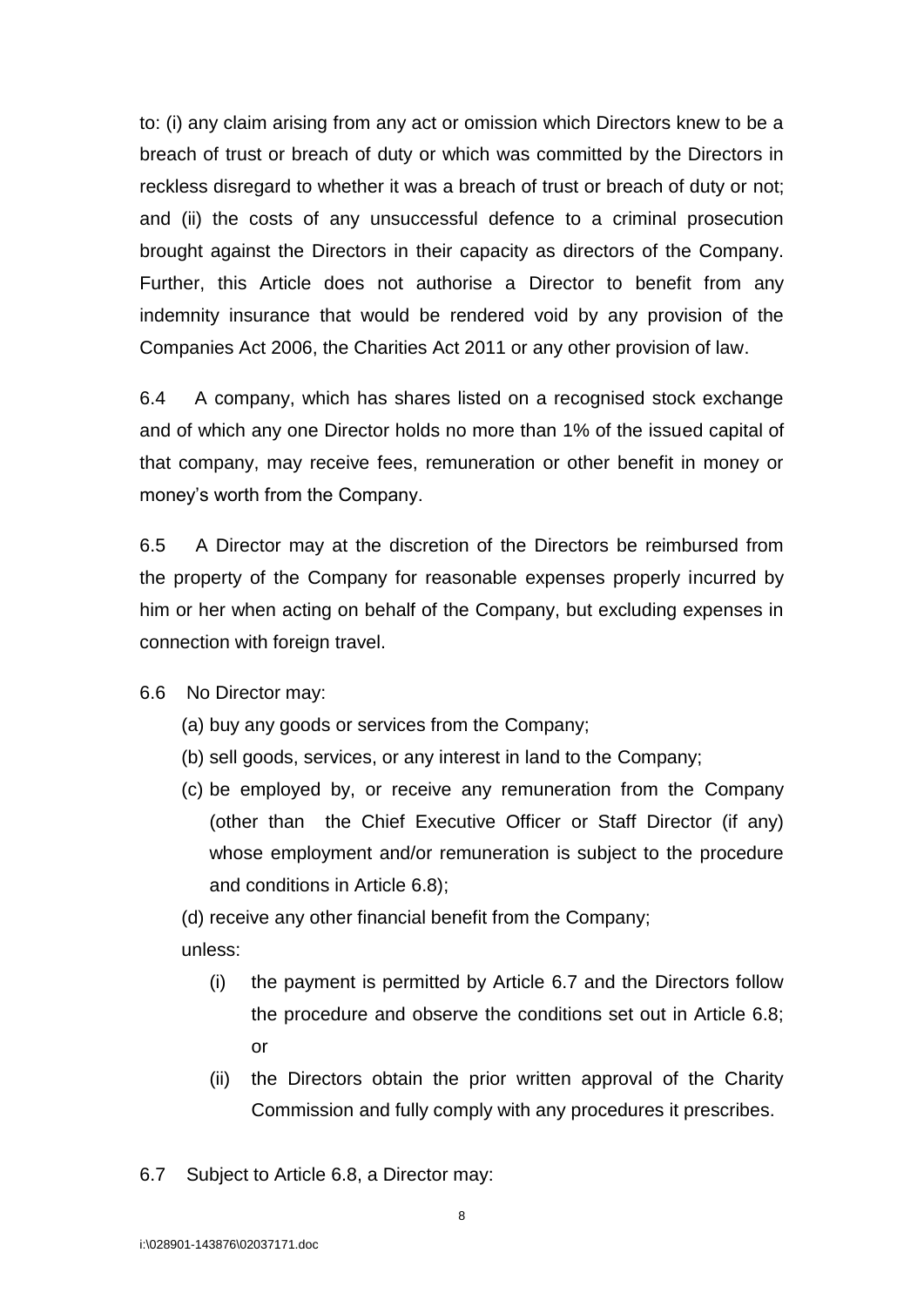- a) receive a benefit from the Company in the capacity of a beneficiary of the Company.
- b) be employed by the Company or enter into a contract for the supply of goods or services to the Company, other than for acting as a Director.
- c) receive interest on money lent to the Company at a reasonable and proper rate not exceeding 2% per annum below the base rate of a clearing bank to be selected by the Directors, or 0.5%, whichever is the higher.
- d) receive rent for premises let by the Director to the Company if the amount of the rent and the other terms of the lease are reasonable and proper.

6.8 The Company and its Directors may only rely upon the authority provided by Article 6.7 if each of the following conditions is satisfied:

- (a) the remuneration or other sums paid to the Director do not exceed an amount that is reasonable in all the circumstances.
- (b) the Director is absent from the part of any meeting at which there is discussion of:
	- i) his or her employment, remuneration, or any matter concerning the contract, payment or benefit; or
	- ii) his or her performance in the employment, or his or her performance of the contract; or
	- iii) any proposal to enter into any other contract or arrangement with him or her or to confer any benefit upon him or her that would be permitted under Article 6.7; or
	- (iv) any other matter relating to a payment or the conferring of any benefit permitted by Article 6.7.
- (c) the Director does not vote on any such matter and is not to be counted when calculating whether a quorum of Directors is present at the meeting.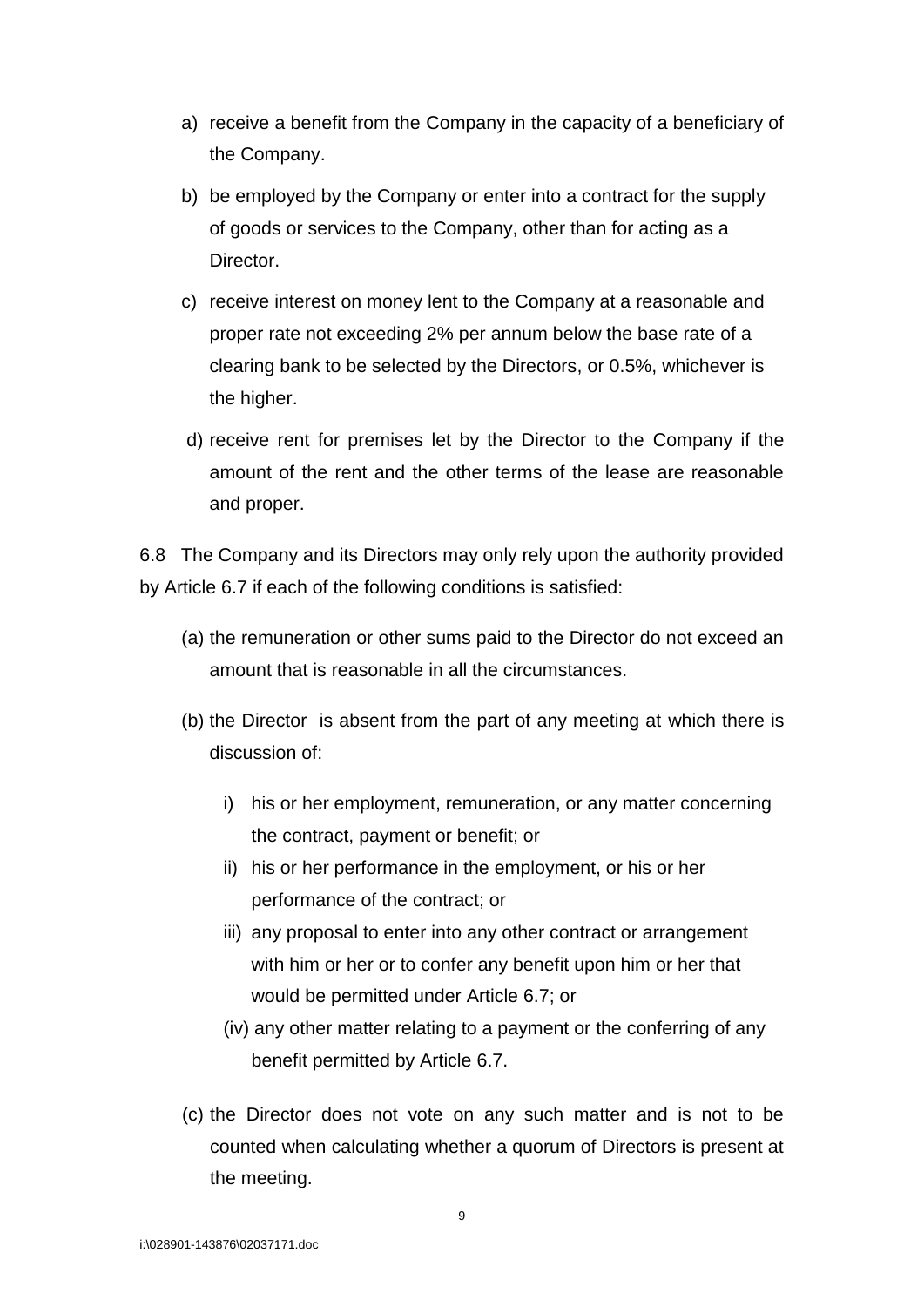- (d) save in relation to employing or contracting with the Chief Executive Officer the other Directors are satisfied that it is in the interests of the Company to employ or to contract with that Director rather than with someone who is not a Director. In reaching that decision the Directors must balance the advantage of employing a Director against the disadvantages of doing so (especially the loss of the Director's services as a result of dealing with the Director's conflict of interest).
- (e) the reason for their decision is recorded by the Directors in the minute book.
- (f) a majority of the Directors then in office have received no such payments or benefit.

6.8A The provision in Article 6.6 (c) that no Director may be employed by or receive any remuneration from the Company (other than a Staff Director and the Chief Executive Officer) does not apply to an employee of the Company who is subsequently elected or appointed as a Director save that this Article shall only allow such a Director to receive remuneration or benefit from the Company in his capacity as an employee of the Company and provided that the procedure as set out in Articles 6.8(b)(i), (ii) and 6.8 (c) is followed.

6.9 In Articles 6.2-6.9:

- (a) "company" shall include any company in which the Company:
	- holds more than 50% of the shares; or
	- controls more than 50% of the voting rights attached to the shares; or
	- has the right to appoint one or more Directors to the Board of the Company.
- (b) "Director" shall include any child, stepchild, parent, grandchild, grandparent, brother, sister or spouse of the Director or any person living with the Director as his or her partner.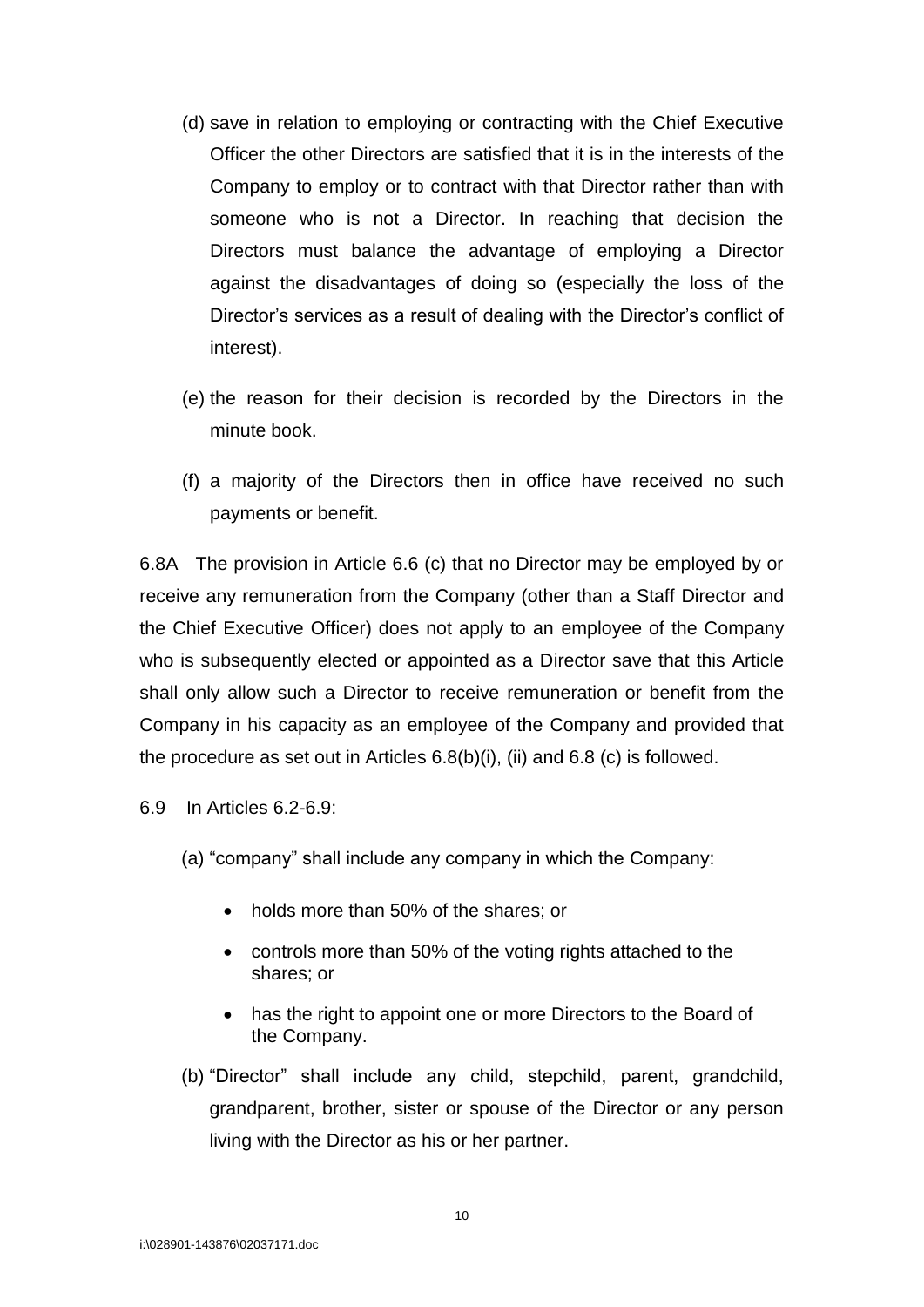- (c) the employment or remuneration of a Director includes the engagement or remuneration of any firm or company in which the Director is:
	- (i) a partner;
	- (ii) an employee;
	- (iii) a consultant;
	- (iv) a director;
	- (v) a member; or
	- (vi) a shareholder, unless the shares of the company are listed on a recognised stock exchange and the Director holds less than 1% of the issued capital.
- 7. The liability of the members of the Company is limited.

8. Every member of the Company undertakes to contribute such amount as may be required (not exceeding £10) to the Company's assets if it should be wound up while he or she is a member or within one year after he or she ceases to be a member, for payment of the Company's debts and liabilities before he or she ceases to be a member, and of the costs, charges and expenses of winding up, and for the adjustment of the rights of the contributories among themselves.

9. If the Company is wound up or dissolved and after all its debts and liabilities (including any under section 2 of the Academies Act 2010) have been satisfied there remains any property it shall not be paid to or distributed among the members of the Company but shall be given or transferred to some other charity or charities having objects similar to the Object which prohibits the distribution of its or their income and property to an extent at least as great as is imposed on the Company by Article 6 above, chosen by the members of the Company at or before the time of dissolution and if that cannot be done then to some other charitable object.

- 10. Not used.
- 11. No alteration or addition shall be made to or in the provisions of the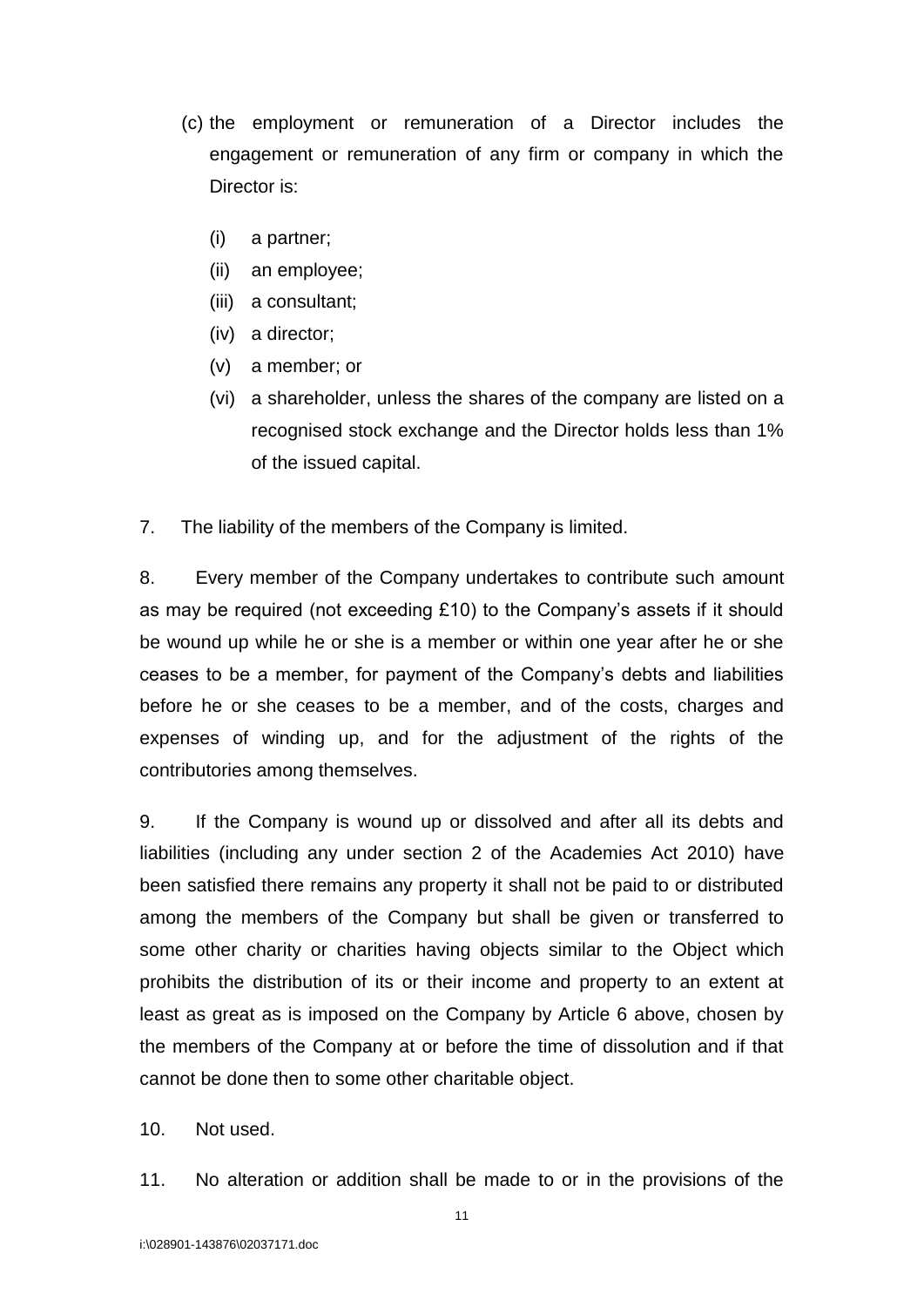Articles which would have the effect (a) that the Company would cease to be a company to which section 60 of the Companies Act 2006 applies; or (b) that the Company would cease to be a charity.

# MEMBERS

- 12. The Members of the Company shall comprise
	- a. the signatories to the Memorandum;
	- b. the Sponsor;
	- c. Up to 3 person(s) who may be appointed by the Sponsor;
	- d. the chairman of the Directors; and
	- e. any person appointed under Article 16;

13. Each of the persons entitled to appoint Members in Article 12 shall have the right from time to time by written notice delivered to the Office to remove any Member appointed by them and to appoint a replacement Member to fill a vacancy whether resulting from such removal or otherwise

14. If any of the persons entitled to appoint Members in Article 12:

- a) in the case of an individual, die or become legally incapacitated;
- b) in the case of a corporate entity, cease to exist and are not replaced by a successor institution; or
- c) becomes insolvent or makes any arrangement or composition with their creditors generally;

their right to appoint Members under these Articles shall vest in the remaining Members.

- 15. Membership will terminate automatically if:
	- a) a Member (which is a corporate entity) ceases to exist and is not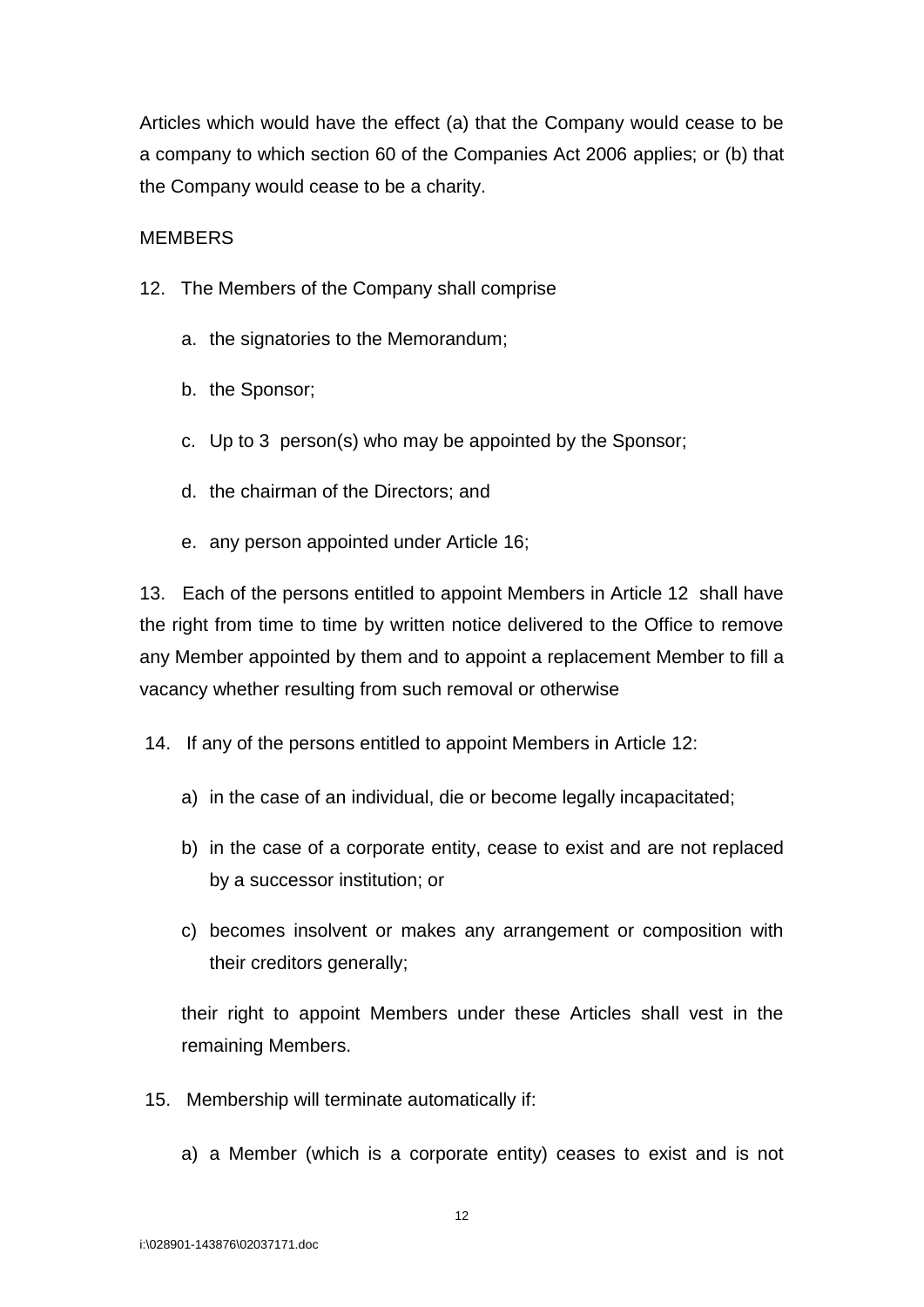replaced by a successor institution;

- b) a Member (which is an individual) dies or becomes incapable by reason of illness or injury of managing and administering his or her own affairs; or
- c) a Member becomes insolvent or makes any arrangement or composition with that Member's creditors generally.

15A. The Members may agree unanimously in writing to remove any Member(s) who is a signatory to the Memorandum (save that the agreement of a signatory to the Memorandum who is to be removed shall not be required), provided that it is in the interests of the Company to remove such a Member(s).

16. The Members may agree by passing a special resolution in writing to appoint such additional Members as they think fit and may agree by passing a special resolution in writing to remove any such additional Members provided that such appointment or removal is in the interests of the Company.

17. Every person nominated to be a Member of the Company shall either sign a written consent to become a Member or sign the register of Members on becoming a Member.

18. Any Member may resign provided that after such resignation the number of Members is not less than three. A Member shall cease to be one immediately on the receipt by the Company of a notice in writing signed by the person or persons entitled to remove him under Articles 13 or 16 provided that no such notice shall take effect when the number of Members is less than three unless it contains or is accompanied by the appointment of a replacement Member.

# GENERAL MEETINGS

19. Not used.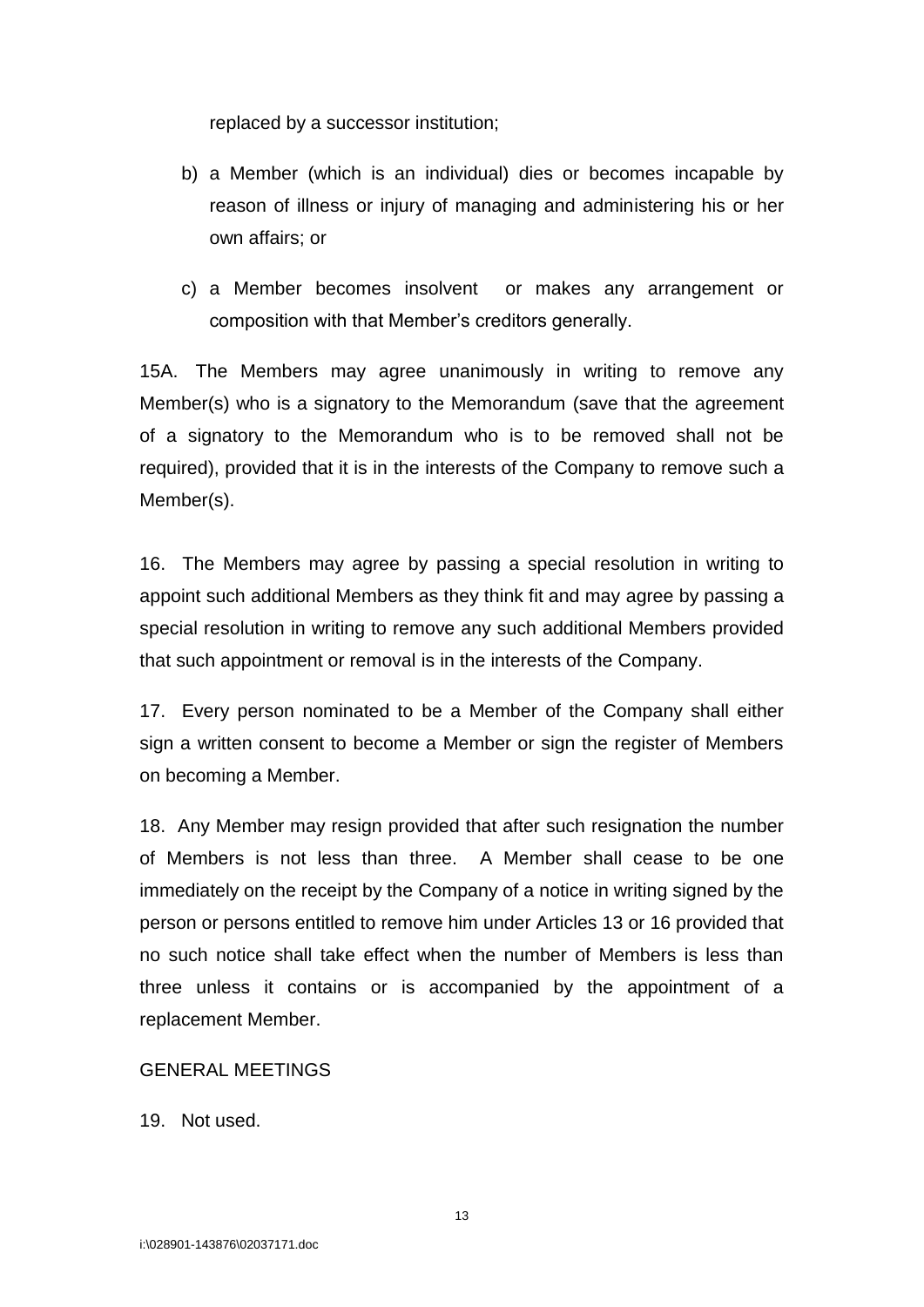20. The Directors may call general meetings and, on the requisition of Members pursuant to the provisions of the Companies Act 2006, shall forthwith proceed to convene a general meeting in accordance with that Act. If there are not within the United Kingdom sufficient Directors to call a general meeting, any Director or any Member of the Company may call a general meeting.

### NOTICE OF GENERAL MEETINGS

21. General meetings shall be called by at least fourteen clear days' notice but a general meeting may be called by shorter notice if it is so agreed by a majority in number of Members having a right to attend and vote and together representing not less than 90% of the total voting rights at that meeting.

The notice shall specify the time and place of the meeting and the general nature of the business to be transacted and, in the case of an Annual General Meeting, shall specify the meeting as such. The notice shall also state that the Member is entitled to appoint a proxy.

The notice shall be given to all the Members, to the Directors and auditors.

22. The accidental omission to give notice of a meeting to, or the non-receipt of notice of a meeting by, any person entitled to receive notice shall not invalidate the proceedings at that meeting.

# PROCEEDINGS AT GENERAL MEETINGS

23. No business shall be transacted at any meeting unless a quorum is present. A Member counts towards the quorum by being present either in person or by proxy. Two persons entitled to vote upon the business to be transacted, each being a Member or a proxy of a Member or a duly authorised representative of a Member organisation shall constitute a quorum.

24. If a quorum is not present within half an hour from the time appointed for the meeting, or if during a meeting a quorum ceases to be present, the meeting shall stand adjourned to the same day in the next week at the same time and place or to such time and place as the Directors may determine.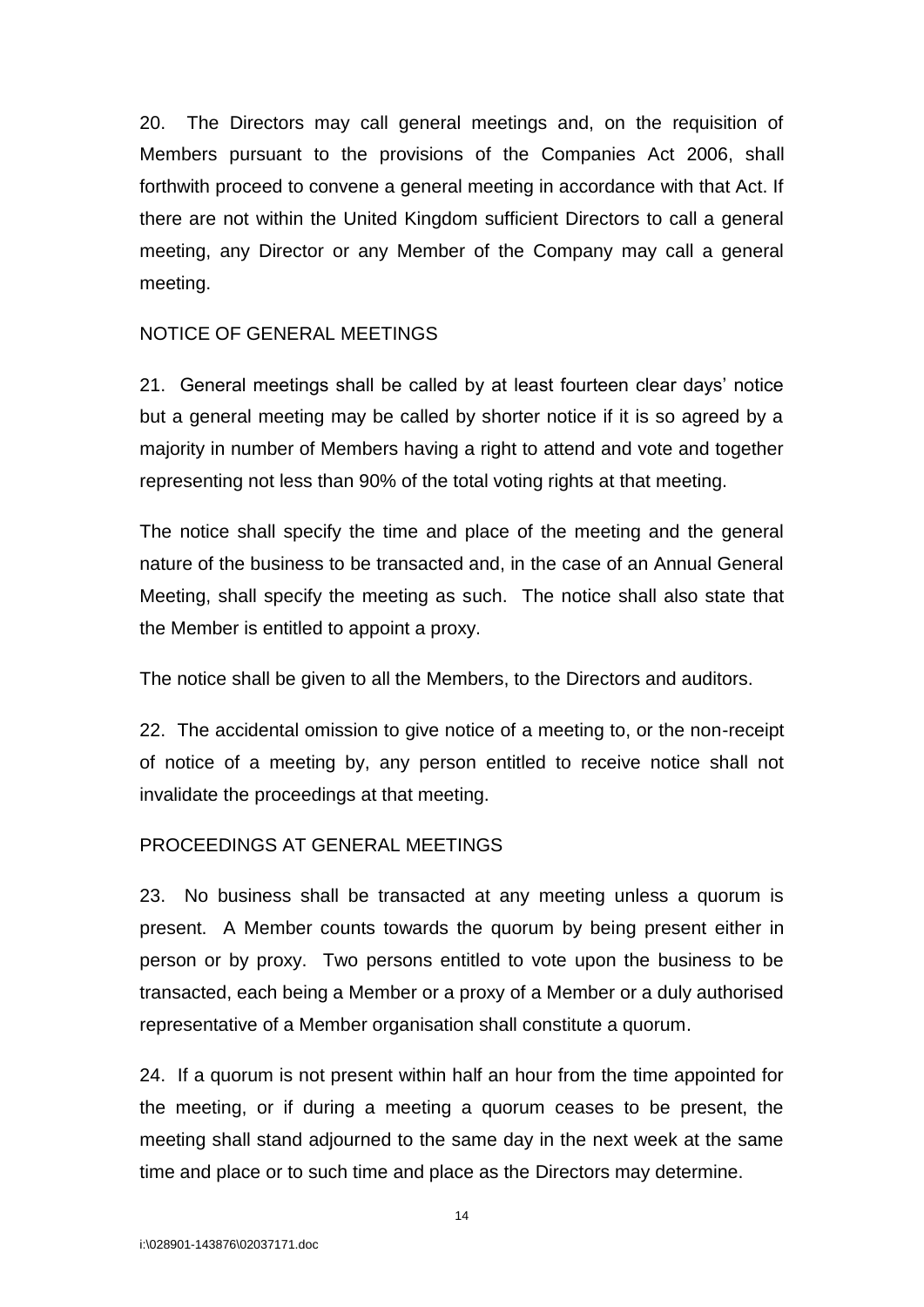25. The chairman, if any, of the Directors or in his absence some other Director nominated by the Directors shall preside as chairman of the meeting, but if neither the chairman nor such other Director (if any) be present within fifteen minutes after the time appointed for holding the meeting and willing to act, the Directors present shall elect one of their number to be chairman and, if there is only one Director present and willing to act, he shall be the chairman.

26. If no Director is willing to act as chairman, or if no Director is present within fifteen minutes after the time appointed for holding the meeting, the Members present and entitled to vote shall choose one of their number to be chairman.

27. A Director shall, notwithstanding that he is not a Member, be entitled to attend and speak at any general meeting.

28. The chairman may, with the consent of a majority of the Members at a meeting at which a quorum is present (and shall if so directed by the meeting), adjourn the meeting from time to time and from place to place, but no business shall be transacted at any adjourned meeting other than the business which might properly have been transacted at the meeting had the adjournment not taken place. When a meeting is adjourned for fourteen days or more, at least seven clear days' notice shall be given specifying the time and place of the adjourned meeting and the general nature of the business to be transacted. Otherwise it shall not be necessary to give any such notice.

29. A resolution put to the vote of the meeting shall be decided on a show of hands unless before, or on the declaration of the result of the show of hands, a poll is duly demanded. Subject to the provisions of the Companies Act 2006, a poll may be demanded:-

- (a) by the chairman; or
- (b) by at least two Members having the right to vote at the meeting; or,
- (c) by a Member or Members representing not less than one-tenth of the total voting rights of all the Members having the right to vote at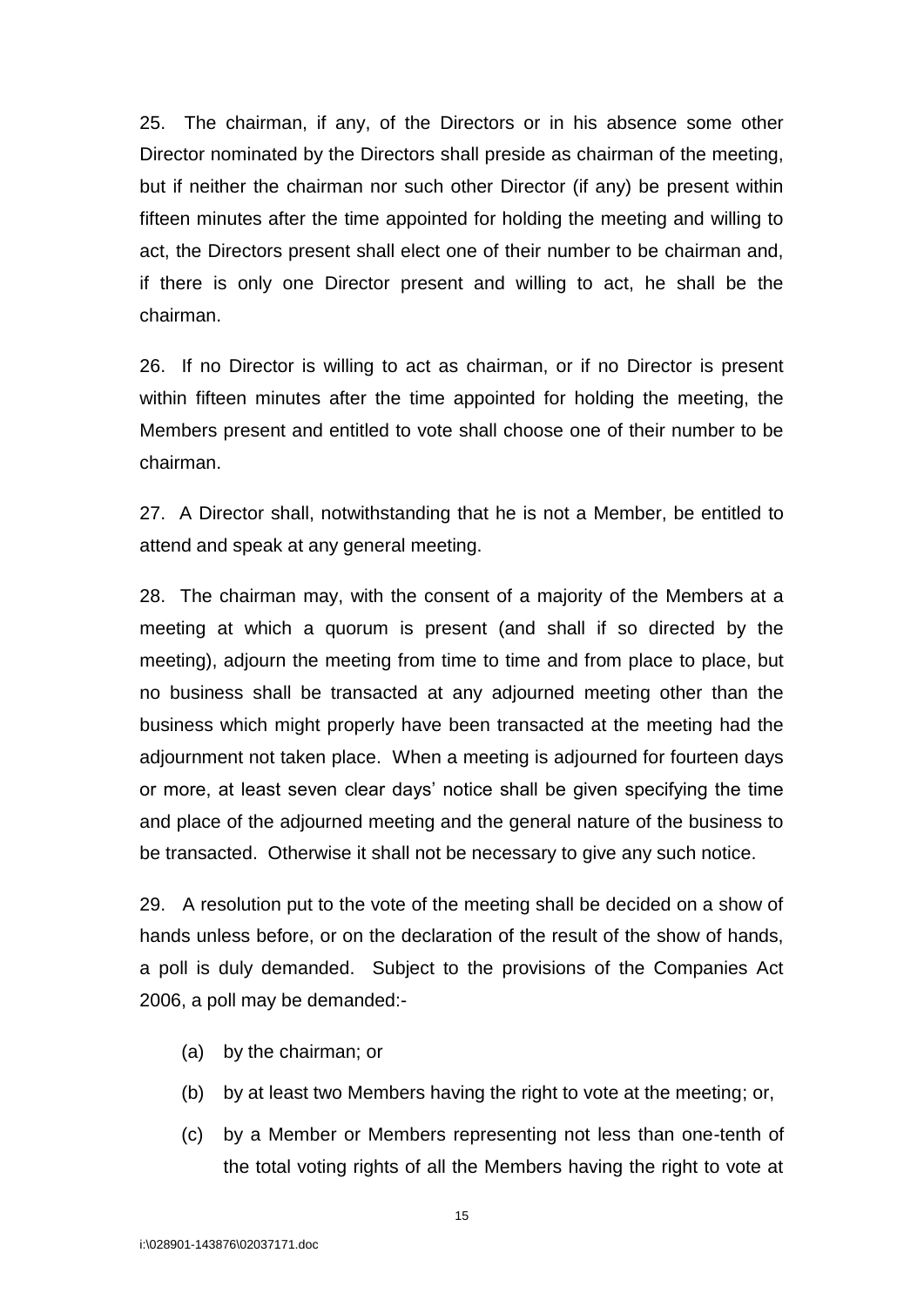the meeting.

30. Unless a poll is duly demanded a declaration by the chairman that a resolution has been carried or carried unanimously, or by a particular majority, or lost, or not carried by a particular majority and an entry to that effect in the minutes of the meeting shall be conclusive evidence of the fact without proof of the number or proportion of the votes recorded in favour of or against such resolution.

31. The demand for a poll may be withdrawn, before the poll is taken, but only with the consent of the chairman. The withdrawal of a demand for a poll shall not invalidate the result of a show of hands declared before the demand for the poll was made.

32. A poll shall be taken as the chairman directs and he may appoint scrutineers (who need not be Members) and fix a time, date and place for declaring the results. The result of the poll shall be deemed to be the resolution of the meeting at which the poll was demanded.

33. A poll demanded on the election of the chairman or on a question of adjournment shall be taken immediately. A poll demanded on any other question shall be taken either immediately or at such time, date and place as the chairman directs not being more than thirty days after the poll is demanded. The demand for a poll shall not prevent continuance of a meeting for the transaction of any business other than the question on which the poll is demanded. If a poll is demanded before the declaration of the result of a show of hands and the demand is duly withdrawn, the meeting shall continue as if the demand had not been made.

34. No notice need be given of a poll not taken immediately if the time and place at which it is to be taken are announced at the meeting at which it is demanded. In other cases at least seven clear days' notice shall be given specifying the time and place at which the poll is to be taken.

35. A resolution in writing agreed by such number of members as required if it had been proposed at a general meeting shall be as effectual as if it had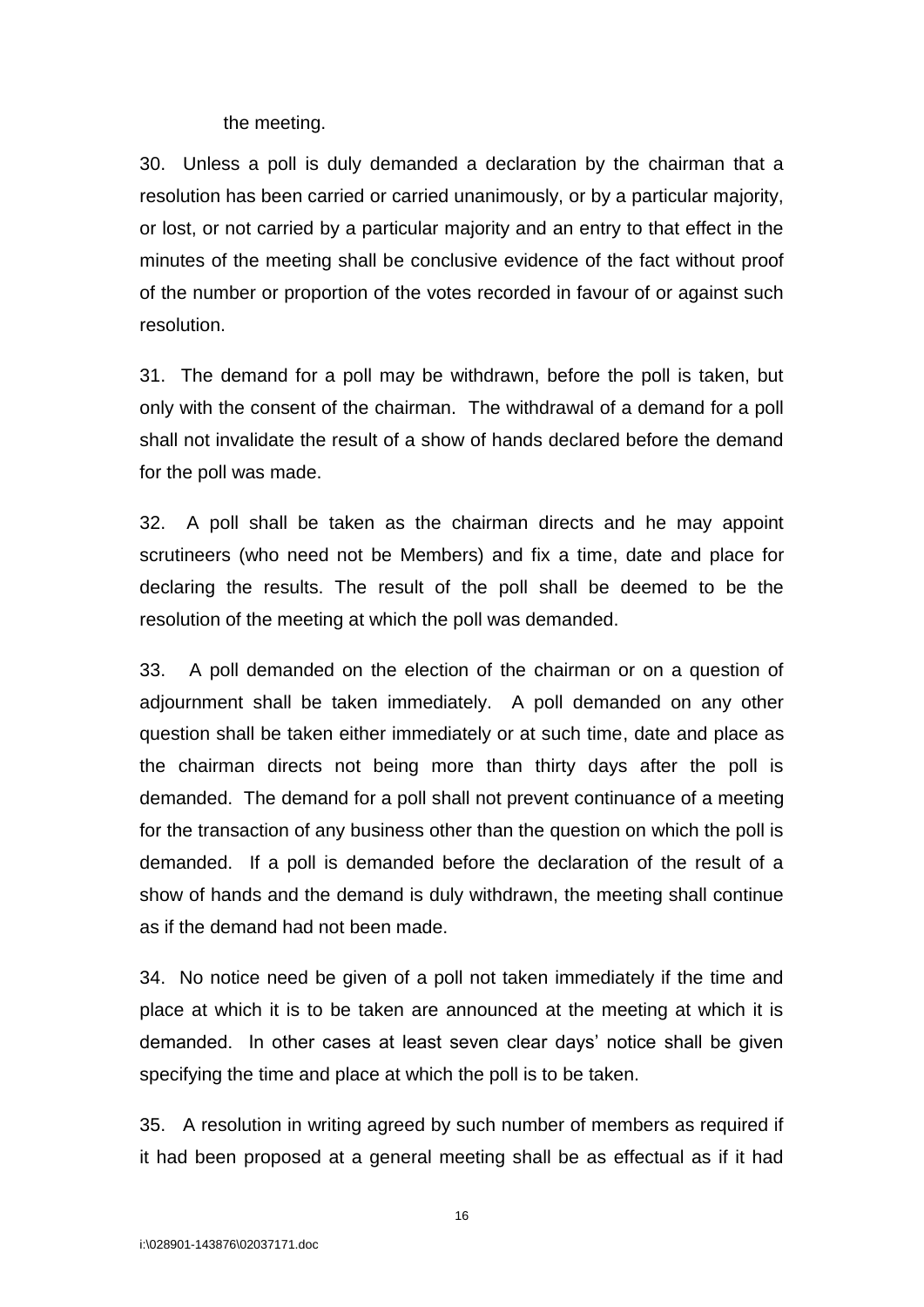been passed at a general meeting duly convened and held provided that a copy of the proposed resolution has been sent to every Member. The resolution may consist of several instruments in the like form each agreed by one or more Members.

### VOTES OF MEMBERS

36. On the show of hands every Member present in person shall have one vote. On a poll every Member present in person or by proxy shall have one vote.

37. Not used.

38. No Member shall be entitled to vote at any general meeting unless all moneys then payable by him to the Company have been paid.

39. No objections shall be raised to the qualification of any person to vote at any general meeting except at the meeting or adjourned meeting at which the vote objected to is tendered, and every vote not disallowed at the meeting shall be valid. Any objection made in due time shall be referred to the chairman whose decision shall be final and conclusive.

40. An instrument appointing a proxy shall be in writing, signed by or on behalf of the appointer and shall be in the following form (or in a form as near thereto as circumstances allow or in any other form which is usual or which the Directors may approve) -

> "I/We, …….., of ………, being a Member/Members of the above named Company, hereby appoint …… of ……, or in his absence, …….. of ……. as my/our proxy to attend, speak and vote in my/our name[s] and on my/our behalf at the annual general meeting/ general meeting of the Company to be held on …..20[ ], and at any adjournment thereof.

Signed on ….. 20[ ]"

41. Where it is desired to afford Members an opportunity of instructing the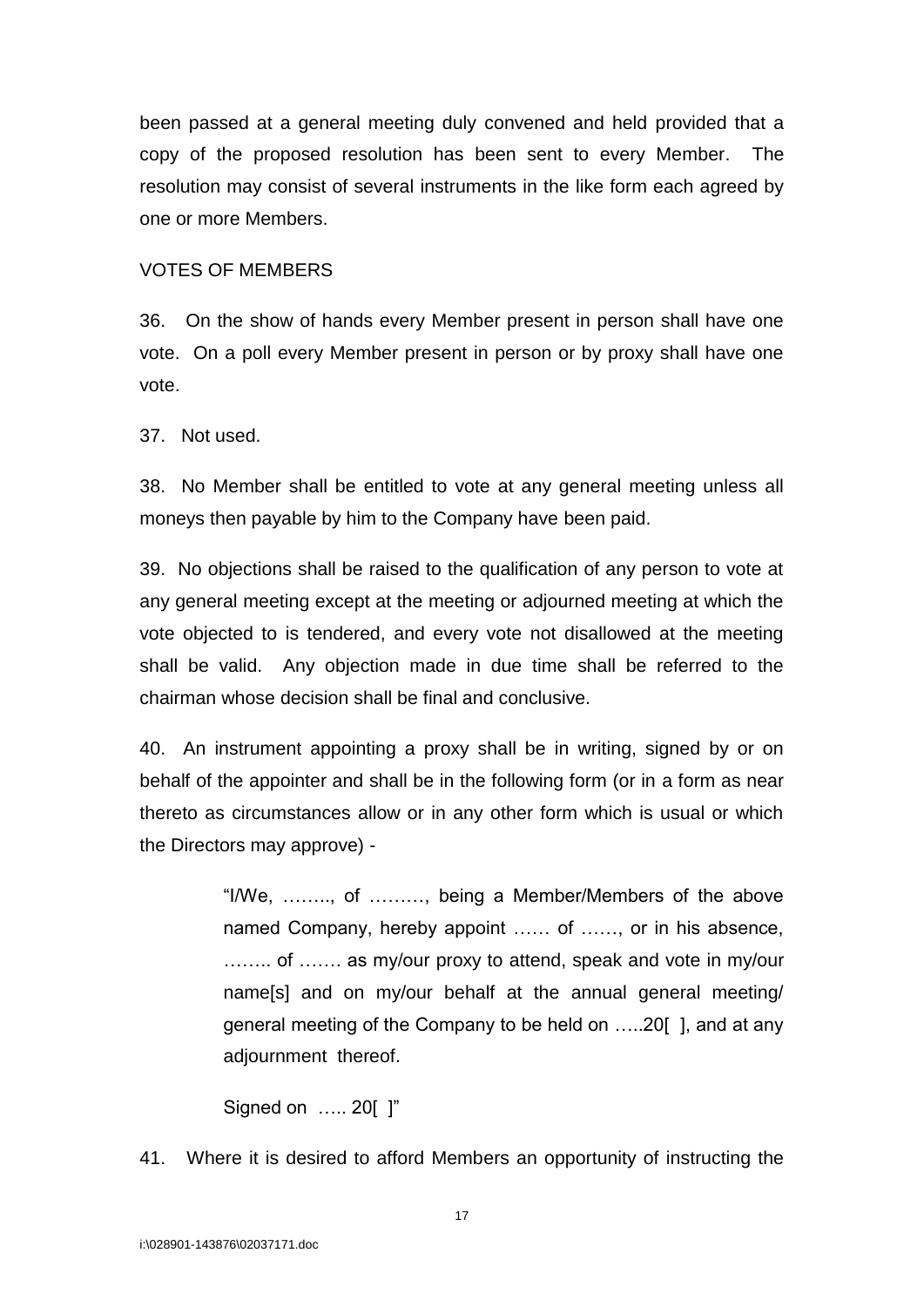proxy how he shall act the instrument appointing a proxy shall be in the following form (or in a form as near thereto as circumstances allow or in any other form which is usual or which the Directors may approve) -

> "I/We, ……., of ……., being a Member/Members of the above named Company, hereby appoint .... of ......., or in his absence, ….. of ……, as my/our proxy to attend, speak and vote in my/our name[s] and on my/our behalf at the annual general meeting/ general meeting of the Company, to be held on …. 20[ ], and at any adjournment thereof.

> This form is to be used in respect of the resolutions mentioned below as follows:

Resolution No. 1 \*for \* against

Resolution No. 2 \*for \* against.

• Strike out whichever is not desired.

Unless otherwise instructed, the proxy may vote as he thinks fit or abstain from voting.

Signed on …. 20[ ]"

42. The instrument appointing a proxy and any authority under which it is signed or a copy of such authority certified by a notary or in some other way approved by the Directors may -

- (a) be deposited at the office or at such other place within the United Kingdom as is specified in the notice convening the meeting or in any instrument of proxy sent out by the Company in relation to the meeting not less than 48 hours before the time for holding the meeting or adjourned meeting at which the person named in the instrument proposes to vote, or
- (b) in the case of a poll taken more than 48 hours after it is demanded, be deposited as aforesaid after the poll has been demanded and not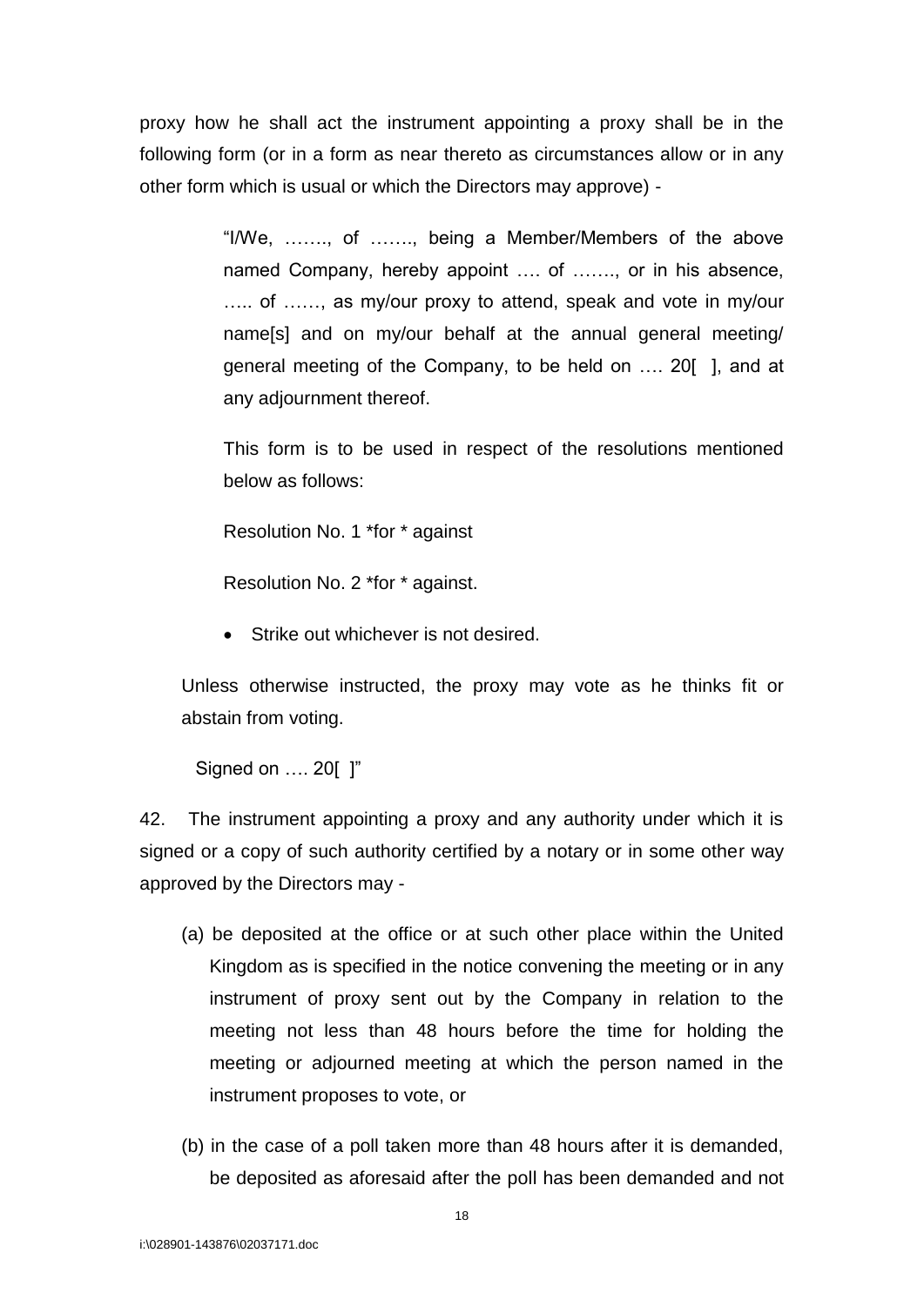less than 24 hours before the time appointed for the taking of the poll;

(c) where the poll is not taken forthwith but is taken not more than 48 hours after it was demanded, be delivered at the meeting at which the poll was demanded to the chairman or to the Clerk or to any Director;

and an instrument of proxy which is not deposited or delivered in a manner so permitted shall be invalid.

43. A vote given or poll demanded by proxy or by the duly authorised representative of a corporation shall be valid notwithstanding the previous determination of the authority of the person voting or demanding a poll unless notice of the determination was received by the Company at the office or at such other place at which the instrument of proxy was duly deposited before the commencement of the meeting or adjourned meeting at which the vote given or the poll demanded or (or in the case of a poll taken otherwise than on the same day as the meeting or adjourned meeting) the time appointed for taking the poll.

44. Any organisation which is a Member of the Company may by resolution of its board of directors or other governing body authorise such person as it thinks fit to act as its representative at any meeting of the Company, and the person so authorised shall be entitled to exercise the same powers on behalf of the organisation which he represents as that organisation could exercise if it were an individual Member of the Company.

# **DIRECTORS**

45. The number of Directors shall be not less than three but (unless otherwise determined by ordinary resolution) shall not be subject to any maximum.

46. Subject to Articles 48-49, the Company shall have the following Directors:

- a. up to 10 Directors appointed under Article 50, 7 of which to be appointed by the Sponsor;
	- b. the Chief Executive Officer (if any);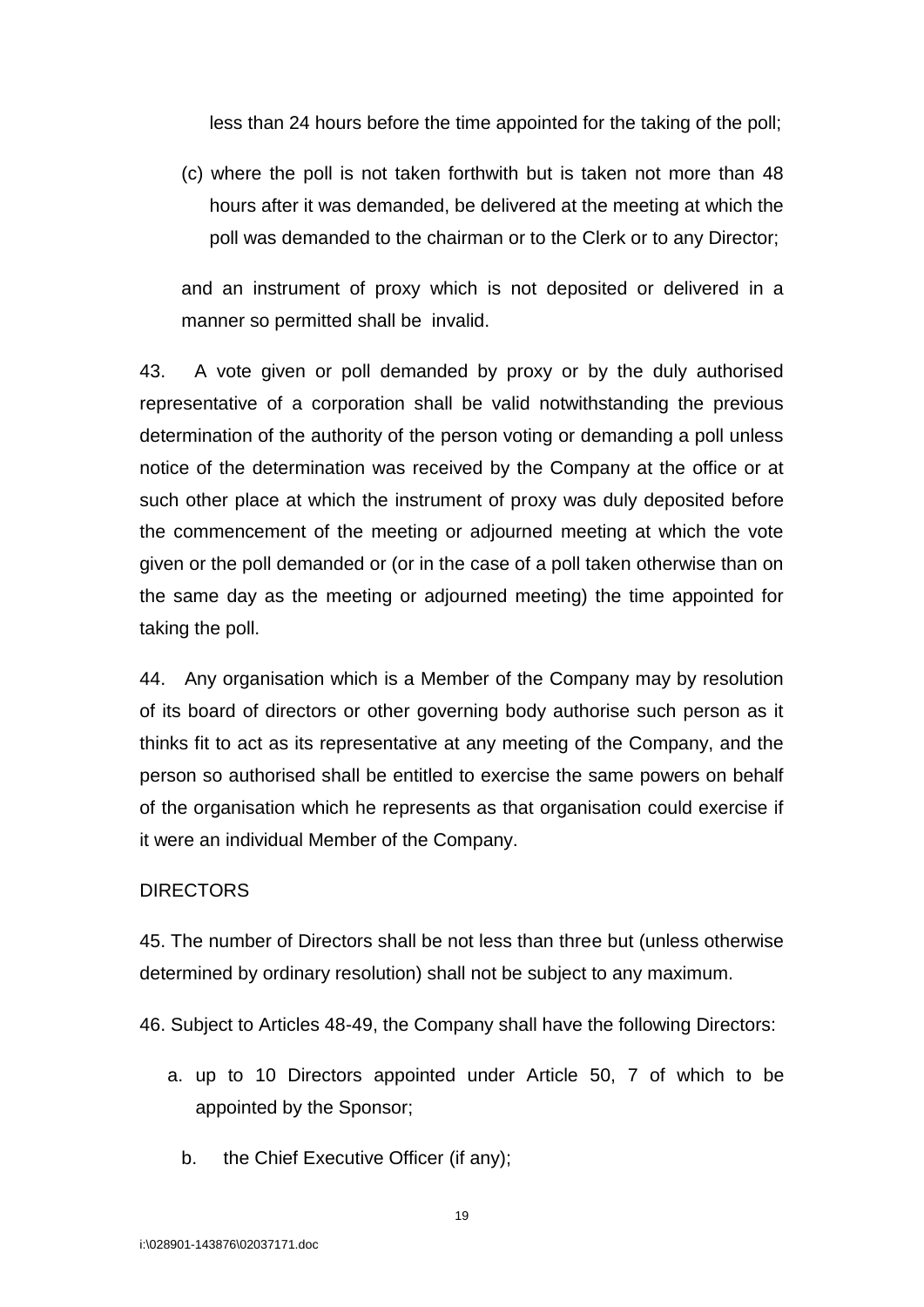c. subject to Article 53 a minimum of 2 Parent Directors appointed under Articles 53-56D.

47. The Company may also have any Co-opted Director appointed under Article 58.

48. The first Directors shall be those persons named in the statement delivered pursuant to sections 9 and 12 of the Companies Act 2006.

49. Future Directors shall be appointed or elected, as the case may be, under these Articles. Where it is not possible for such a Director to be appointed or elected due to the fact that an Academy has not yet been established, then the relevant Article or part thereof shall not apply.

# APPOINTMENT OF DIRECTORS

50. The Members may appoint up to 10 Directors, 7 of which to be appointed by the Sponsor in accordance with Article 46a.

50A. The Members may appoint Directors through such process as they may determine.

50B. The total number of Directors including the Chief Executive Officer who are employees of the Company shall not exceed one third of the total number of Directors.

51. Not used.

52. Not used.

# PARENT DIRECTORS

53. There shall be a minimum of two Parent Directors unless there are Local Governing Bodies which include at least two Parent Members.

54. Except for 16 – 19 Academies, Parent Directors and Parent members of the Local Governing Bodies or Advisory Bodies shall be elected or appointed (in accordance with the terms of reference determined by the Directors from time to time). The elected or appointed Parent Directors or Parent members of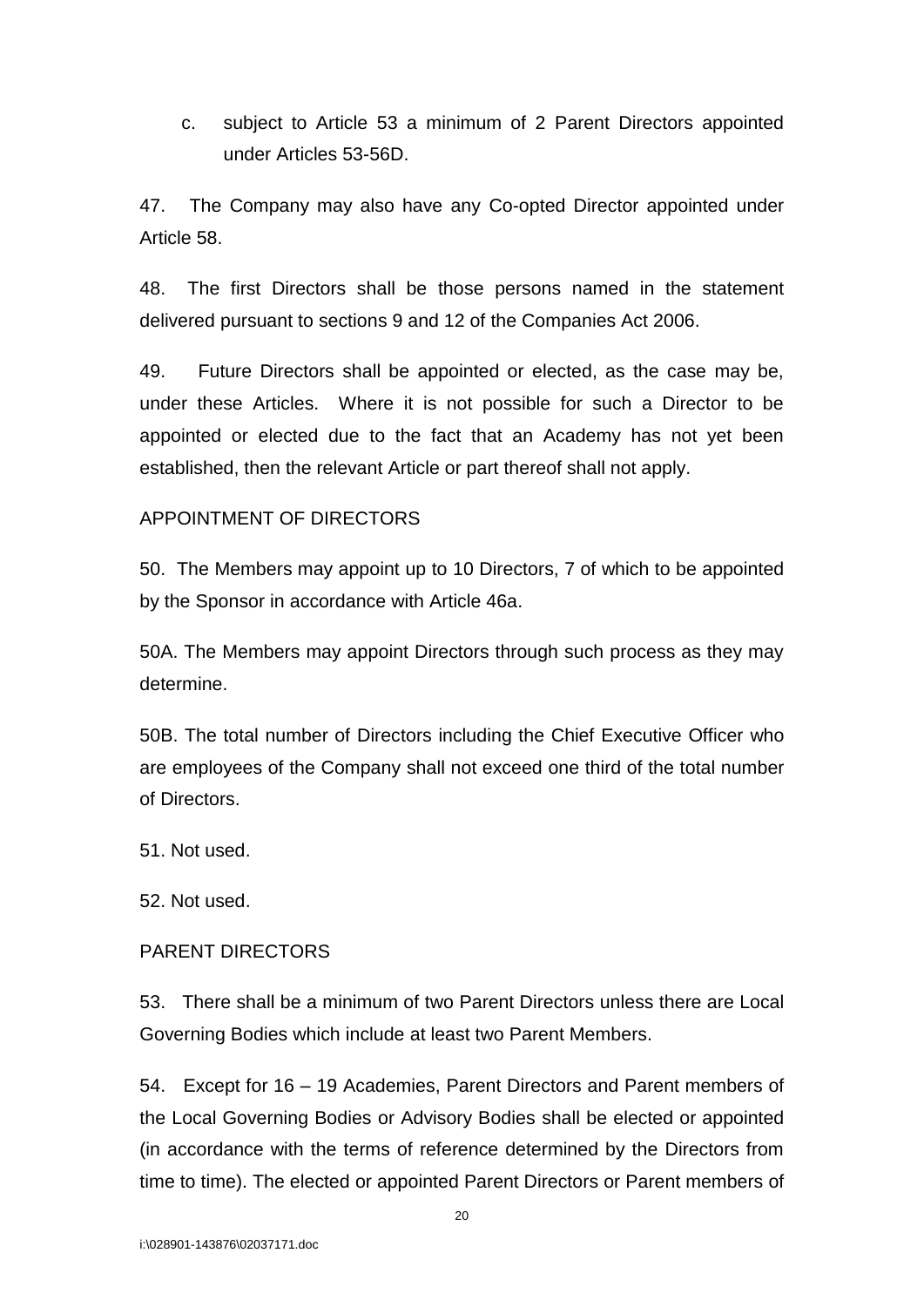the Local Governing Bodies or Advisory Bodies must be a parent of a registered pupil at one or more of the Academies (but not one of the 16 – 19 Academies) at the time when he is elected or appointed.

54A. The number of Parent Directors and Parent members of the Local Governing Bodies or Advisory Bodies required shall be made up by Parent Directors and Parent members appointed by the Directors if the number of parents standing for election is less than the number of vacancies.

55. The Directors shall make all necessary arrangements for, and determine all other matters relating to, an election of the Parent Directors or Parent members of Local Governing Bodies or Advisory Bodies, including any question of whether a person is a parent of a registered pupil at one of the Academies (but not one of the 16 – 19 Academies). Any election of the Parent Directors or Parent members of Local Governing Bodies or Advisory Bodies which is contested shall be held by secret ballot.

56. In appointing a Parent Director or Parent member of a Local Governing Body or Advisory Body the Directors shall appoint a person who is the parent of a registered pupil at an Academy (but not one of the 16-19 Academies); or where it is not reasonably practical to do so, a person who is the parent of a child of compulsory school age.

56A. In the case of 16-19 Academies, Parent Directors and Parent members of the Local Governing Bodies or Advisory Bodies shall either be elected by parents of registered students at the 16 to 19 Academies, pursuant to Articles 56B to 56C, or be appointed by the Directors pursuant to Article 56D. The elected or appointed Parent Directors or Parent members of the Local Governing Bodies or Advisory Bodies must be a parent of a student at one of the 16 to 19 Academies at the time when he is either elected or appointed.

56B. The number of Parent Directors and Parent members of the Local Governing Bodies or Advisory Bodies required shall be made up by Parent Directors and Parent members appointed by the Directors if the number of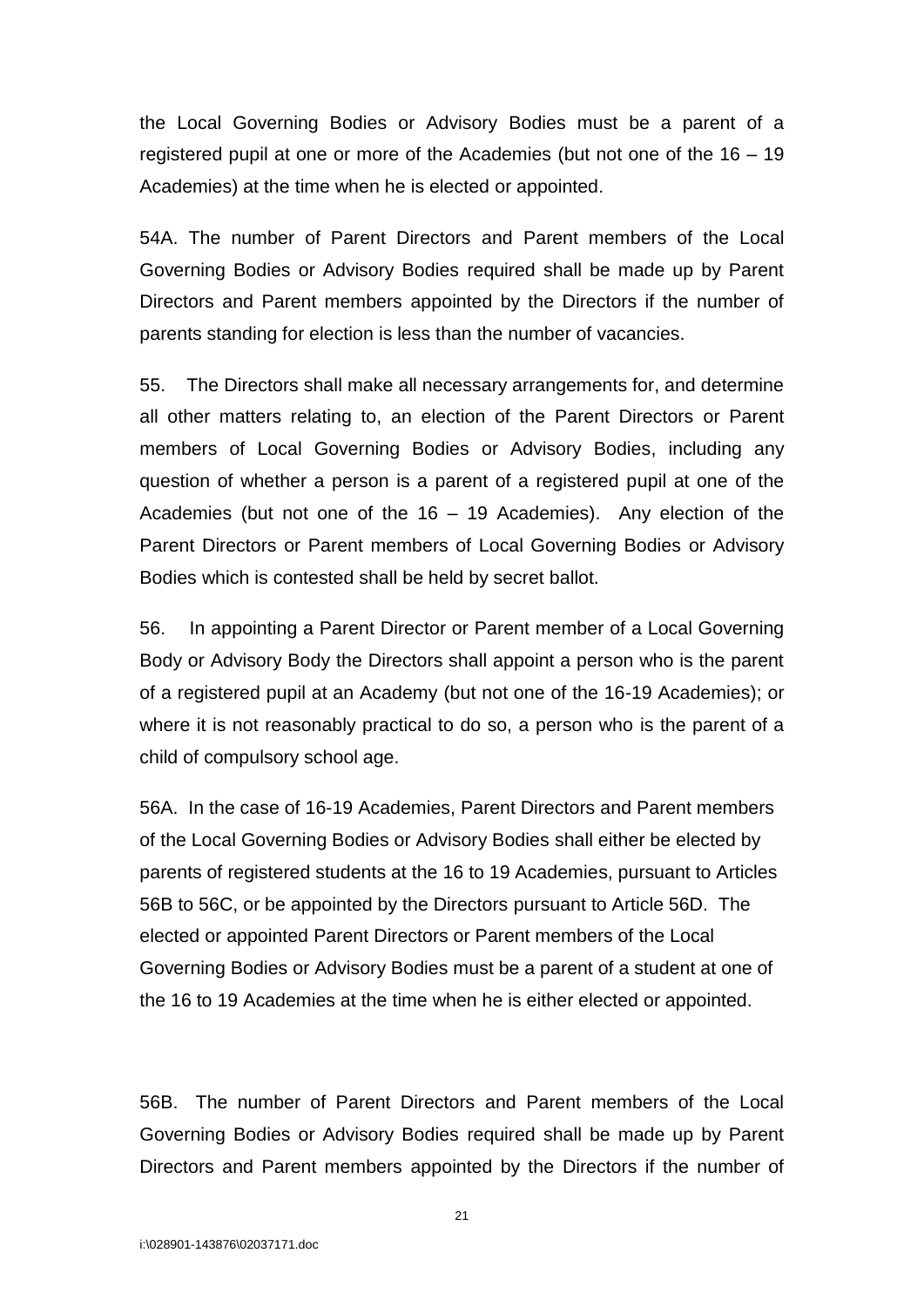parents standing for election is less than the number of vacancies.

56C. The Directors shall make all necessary arrangements for, and determine all other matters relating to, an election of the Parent Directors or Parent members of Local Governing Bodies or Advisory Bodies, including any question of whether a person is a parent of a registered student at one of the 16-19 Academies. Any election of the Parent Directors or Parent members of Local Governing Bodies or Advisory Bodies which is contested shall be held by secret ballot.

56D. In appointing a Parent Director or Parent member of a Local Governing Body or Advisory Body, the Directors shall appoint a person who is the parent of a registered student at one of the 16 to 19 Academies; or where it is not reasonably practical to do so, a person who is the parent of a child above compulsory school age but not above the age of 19.

# CHIEF EXECUTIVE OFFICER

57. The Chief Executive Officer (if any) shall be a Director for as long as he remains in office as such.

# CO-OPTED DIRECTORS

58. The Directors may appoint up to 3 Co-opted Directors. A 'Co-opted Director' means a person who is appointed to be a Director by being Co-opted by Directors who have not themselves been so appointed. The Directors may not co-opt an employee of the Company as a Co-opted Director if thereby the number of Directors who are employees of the Company would exceed one third of the total number of Directors including the Chief Executive Officer.

59 – 63. Not used.

# TERM OF OFFICE

64. The term of office for any Director shall be four years save that this time limit shall not apply to the Chief Executive Officer. Subject to remaining eligible to be a particular type of Director, any Director may be re-appointed or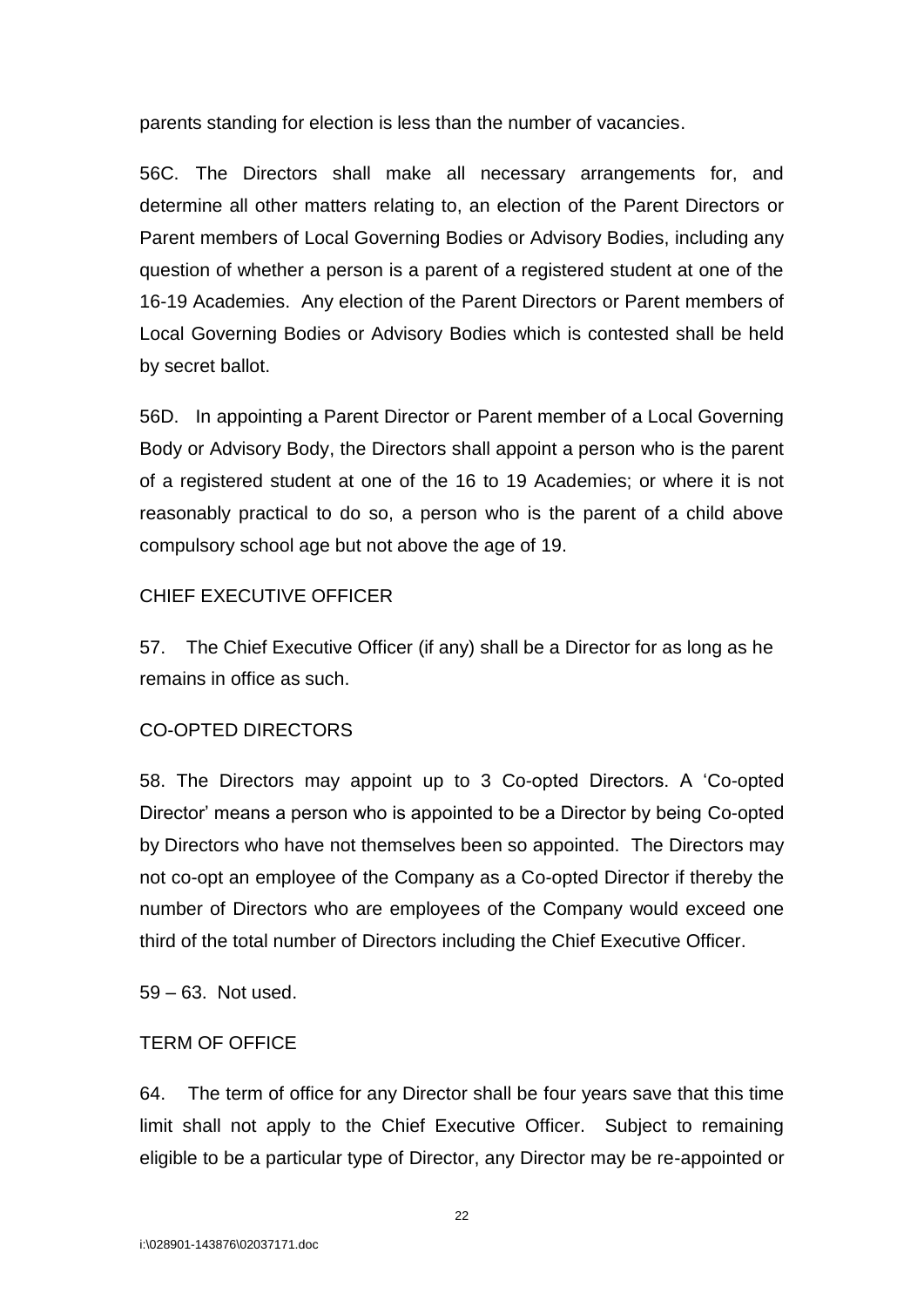re-elected.

# RESIGNATION AND REMOVAL

65. A Director shall cease to hold office if he resigns his office by notice to the Company (but only if at least three Directors will remain in office when the notice of resignation is to take effect).

66. A Director shall cease to hold office if he is removed by the person or persons who appointed him. This Article does not apply in respect of a Parent Director.

67. Where a Director resigns his office or is removed from office, the Director or, where he is removed from office, those removing him, shall give written notice thereof to the Clerk.

# DISQUALIFICATION OF DIRECTORS

68. No person shall be qualified to be a Director unless he is aged 18 or over at the date of his election or appointment. No current pupil or current student of any of the Academies shall be a Director.

69. A Director shall cease to hold office if he becomes incapable by reason of illness or injury of managing or administering his own affairs.

70. A Director shall cease to hold office if he is absent without the permission of the Directors from all their meetings held within a period of six months and the Directors resolve that his office be vacated.

71. A person shall be disqualified from holding or continuing to hold office as a Director if -

- (a) his estate has been sequestrated and the sequestration has not been discharged, annulled or reduced; or
- (b) he is the subject of a bankruptcy restrictions order or an interim order.
- 72. A person shall be disqualified from holding or continuing to hold office as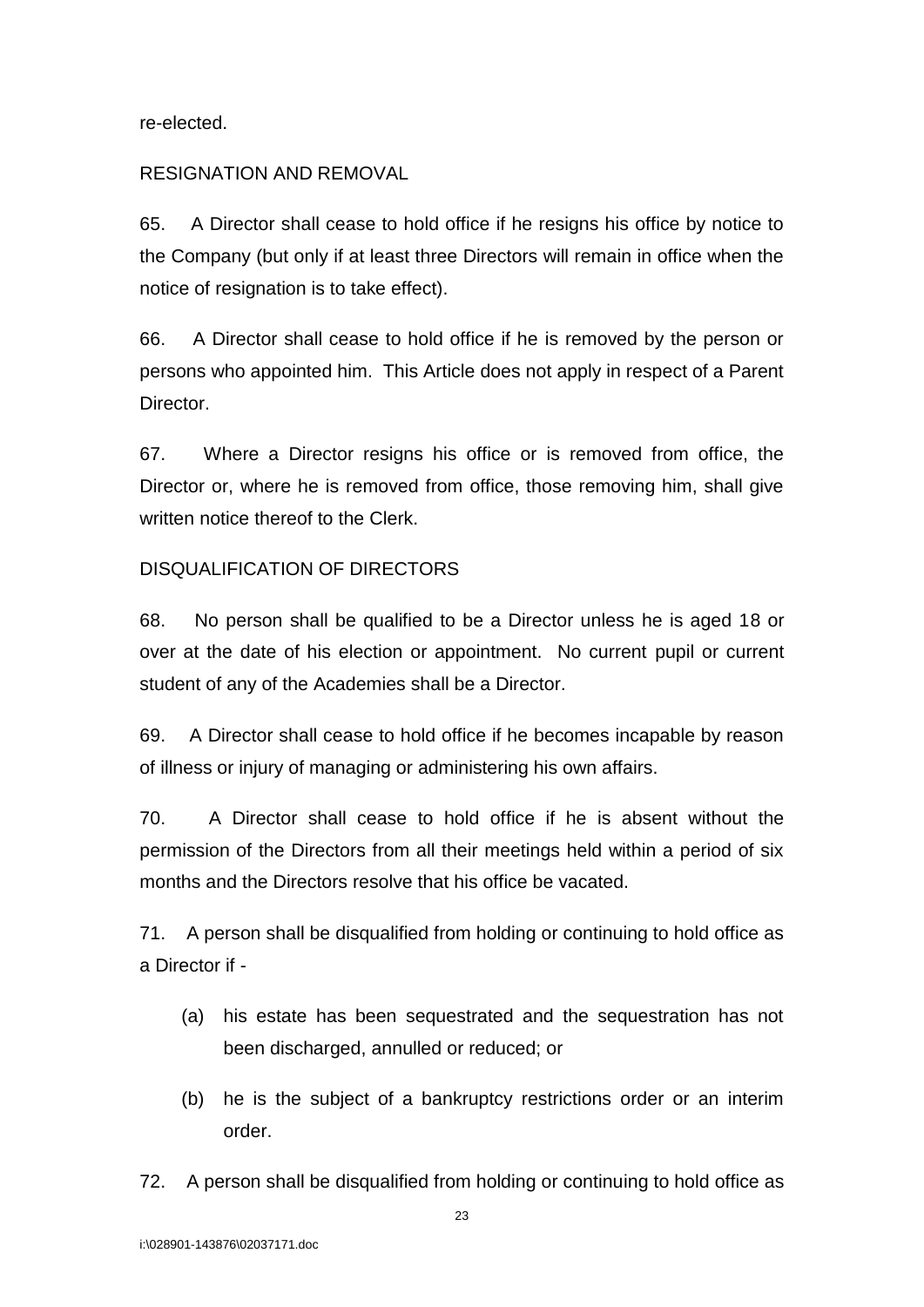a Director at any time when he is subject to a disqualification order or a disqualification undertaking under the Company Directors Disqualification Act 1986 or to an order made under section 429(2)(b) of the Insolvency Act 1986 (failure to pay under county court administration order).

73. A Director shall cease to hold office if he ceases to be a Director by virtue of any provision in the Companies Act 2006 or is disqualified from acting as a trustee by virtue of section 178 of the Charities Act 2011 (or any statutory re-enactment or modification of that provision).

74. A person shall be disqualified from holding or continuing to hold office as a Director if he has been removed from the office of charity trustee or trustee for a charity by an order made by the Charity Commission or the High Court on the grounds of any misconduct or mismanagement in the administration of the charity for which he was responsible or to which he was privy, or which he by his conduct contributed to or facilitated.

75. Not used.

76. Not used.

77. A person shall be disqualified from holding or continuing to hold office as a Director where he has, at any time, been convicted of any criminal offence, excluding any that have been spent under the Rehabilitation of Offenders Act 1974 as amended, and excluding any offence for which the maximum sentence is a fine or a lesser sentence except where a person has been convicted of any offence which falls under section 178 of the Charities Act 2011.

78. After the first Academy has opened, a person shall be disqualified from holding or continuing to hold office as a Director if he has not provided to the chairman of the Directors a criminal records certificate at an enhanced disclosure level under section 113B of the Police Act 1997. In the event that the certificate discloses any information which would in the opinion of either the chairman or the Chief Executive Officer confirm their unsuitability to work with children that person shall be disqualified. If a dispute arises as to whether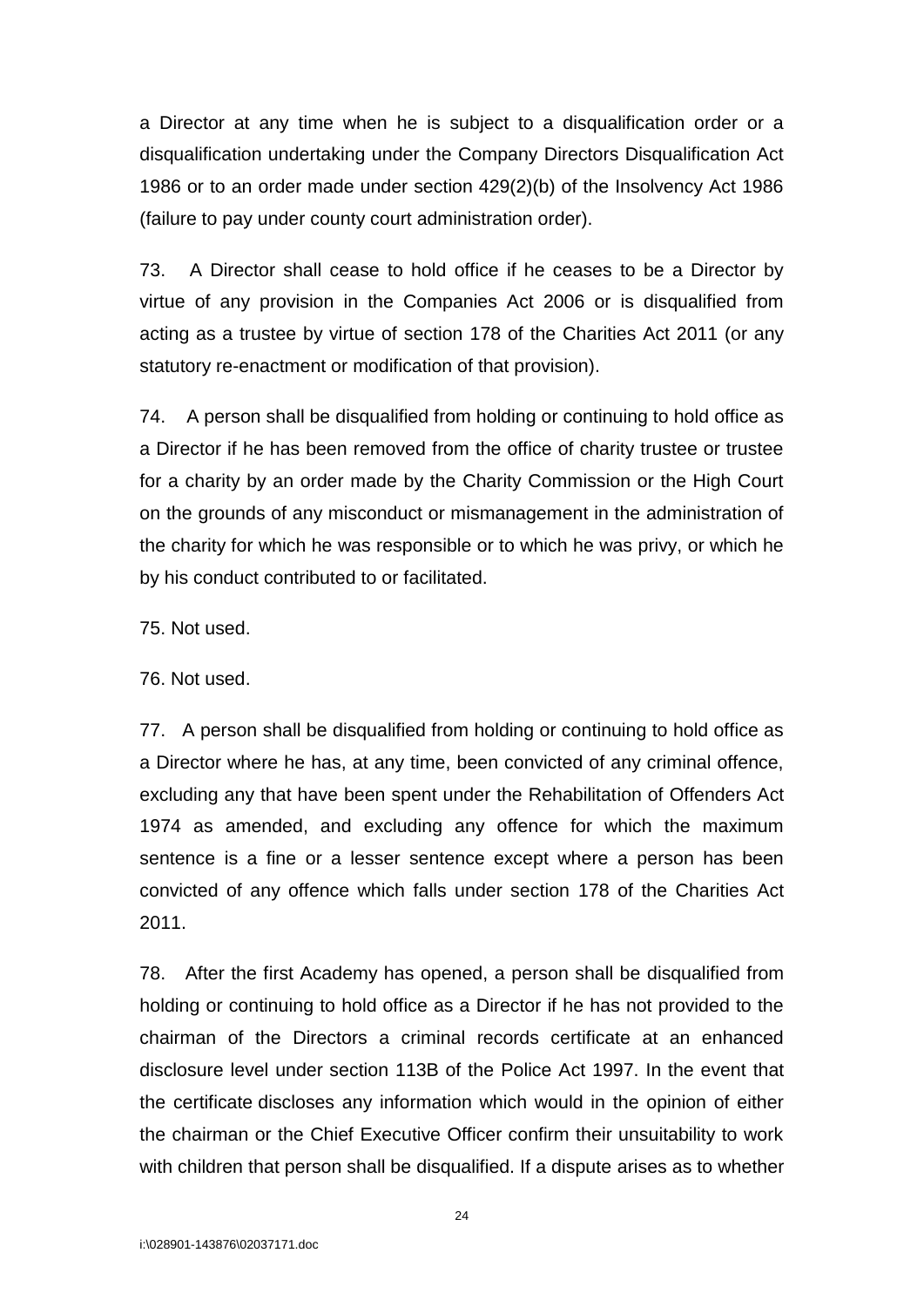a person shall be disqualified, a referral shall be made to the Secretary of State to determine the matter. The determination of the Secretary of State shall be final.

79. Where, by virtue of these Articles a person becomes disqualified from holding, or continuing to hold office as a Director; and he is, or is proposed, to become such a Director, he shall upon becoming so disqualified give written notice of that fact to the Clerk.

80. Articles 68 to 74, Articles 77 to 79 and Articles 97 to 98 also apply to any member of any committee of the Directors, including a Local Governing Body, who is not a Director.

# CLERK TO THE DIRECTORS

81. The Clerk shall be appointed by the Directors for such term, at such remuneration and upon such conditions as they may think fit; and any Clerk so appointed may be removed by them. The Clerk shall not be a Director, or a Principal. Notwithstanding this Article, the Directors may, where the Clerk fails to attend a meeting of theirs, appoint any one of their number or any other person to act as Clerk for the purposes of that meeting.

# CHAIRMAN AND VICE-CHAIRMAN OF THE DIRECTORS

82. The Directors shall each school year elect a chairman and a vicechairman from among their number. A Director who is employed by the Company shall not be eligible for election as chairman or vice-chairman.

83. Subject to Article 84, the chairman or vice-chairman shall hold office as such until his successor has been elected in accordance with Article 85.

84. The chairman or vice-chairman may at any time resign his office by giving notice in writing to the Clerk. The chairman or vice-chairman shall cease to hold office if -

(a) he ceases to be a Director;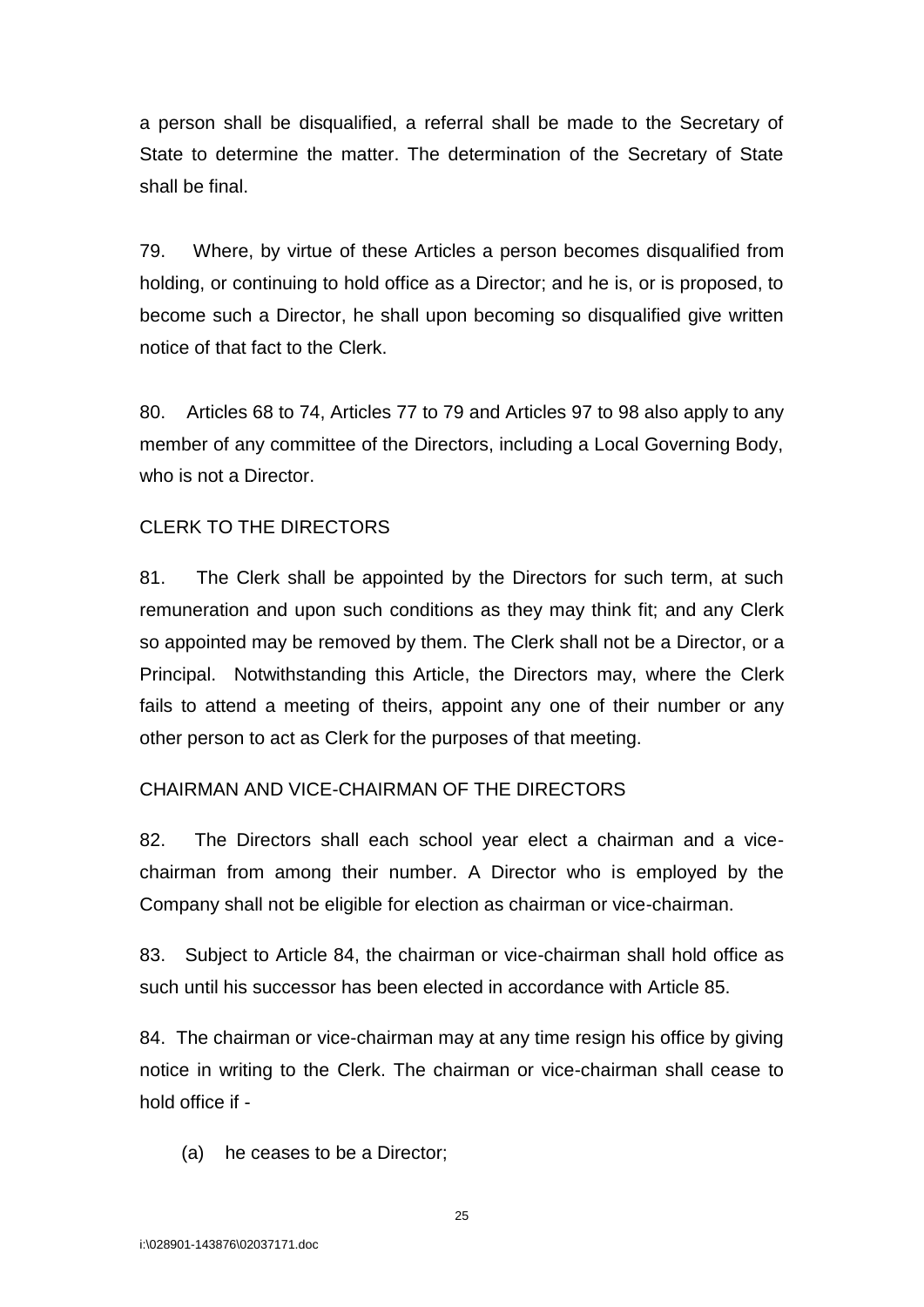- (b) he is employed by the Company;
- (c) he is removed from office in accordance with these Articles; or
- (d) in the case of the vice-chairman, he is elected in accordance with these Articles to fill a vacancy in the office of chairman.

85. Where by reason of any of the matters referred to in Article 84, a vacancy arises in the office of chairman or vice-chairman, the Directors shall at their next meeting elect one of their number to fill that vacancy.

86. Where the chairman is absent from any meeting or there is at the time a vacancy in the office of the chairman, the vice-chairman shall act as the chair for the purposes of the meeting.

87-89. Not used.

90. The Directors may remove the chairman or vice-chairman from office in accordance with these Articles.

91. A resolution to remove the chairman or vice-chairman from office which is passed at a meeting of the Directors shall not have effect unless -

- i) it is confirmed by a resolution passed at a second meeting of the Directors held not less than fourteen days after the first meeting; and
- ii) the matter of the chairman's or vice-chairman's removal from office is specified as an item of business on the agenda for each of those meetings.

92. Before the Directors resolve at the relevant meeting on whether to confirm the resolution to remove the chairman or vice-chairman from office, the Director or Directors proposing his removal shall at that meeting state their reasons for doing so and the chairman or vice-chairman shall be given an opportunity to make a statement in response.

# POWERS OF DIRECTORS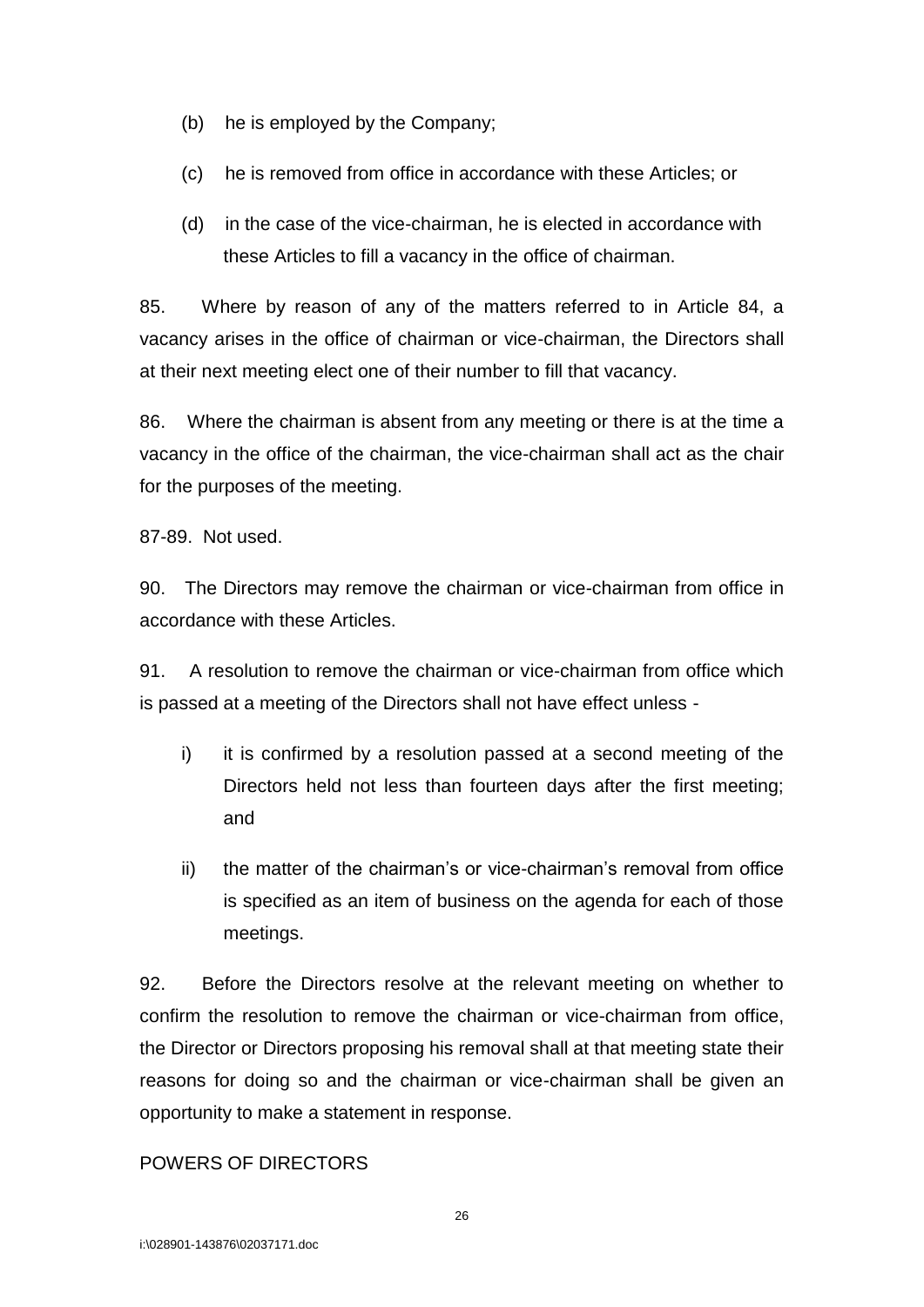93. Subject to provisions of the Companies Act 2006, the Articles and to any directions given by special resolution, the business of the Company shall be managed by the Directors who may exercise all the powers of the Company. No alteration of the Articles and no such direction shall invalidate any prior act of the Directors which would have been valid if that alteration had not been made or that direction had not been given. The powers given by this Article shall not be limited by any special power given to the Directors by the Articles and a meeting of Directors at which a quorum is present may exercise all the powers exercisable by the Directors.

94. In addition to all powers hereby expressly conferred upon them and without detracting from the generality of their powers under the Articles the Directors shall have the following powers, namely:

(a) to expend the funds of the Company in such manner as they shall consider most beneficial for the achievement of the Object and to invest in the name of the Company such part of the funds as they may see fit and to direct the sale or transposition of any such investments and to expend the proceeds of any such sale in furtherance of the Object;

(b) to enter into contracts on behalf of the Company.

95. In the exercise of their powers and functions, the Directors may consider any advice given by the Chief Executive Officer and any other executive officer.

96. Any bank account in which any money of the Company is deposited shall be operated by the Directors in the name of the Company. All cheques and orders for the payment of money from such an account shall be signed by at least two signatories authorised by the Directors.

# CONFLICTS OF INTEREST

97. Any Director who has or can have any direct or indirect duty or personal interest (including but not limited to any Personal Financial Interest) which conflicts or may conflict with his duties as a Director shall disclose that fact to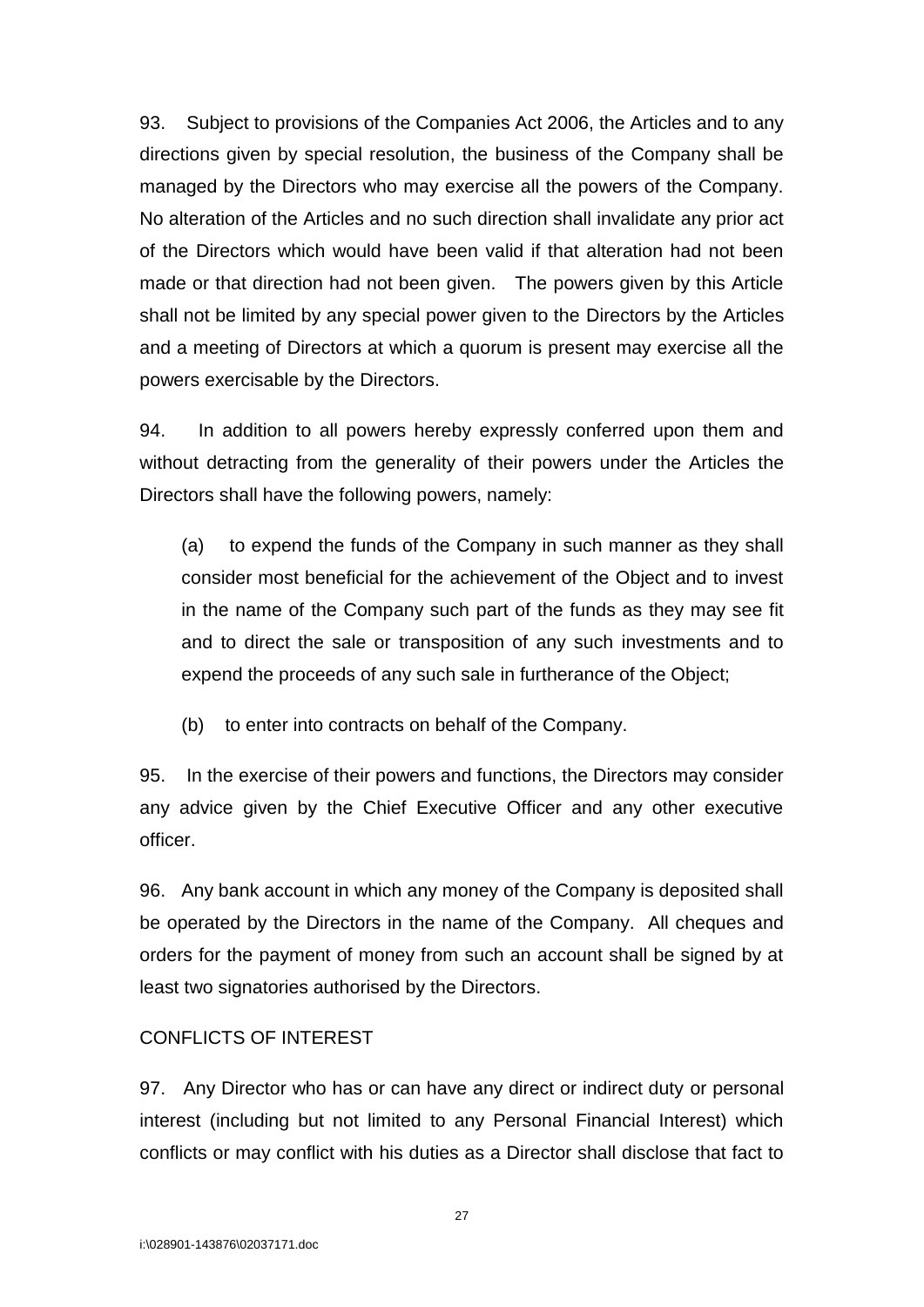the Directors as soon as he becomes aware of it. A Director must absent himself from any discussions of the Directors in which it is possible that a conflict will arise between his duty to act solely in the interests of the Company and any duty or personal interest (including but not limited to any Personal Financial Interest).

98. For the purpose of Article 97, a Director has a Personal Financial Interest in the employment or remuneration of, or the provision of any other benefit to, that Director as permitted by and as defined by Articles 6.5-6.9.

# THE MINUTES

99. The minutes of the proceedings of a meeting of the Directors shall be drawn up and entered into a book kept for the purpose by the person acting as Clerk for the purposes of the meeting; and shall be signed (subject to the approval of the Directors) at the same or next subsequent meeting by the person acting as chairman thereof.

### **COMMITTEES**

100. Subject to these Articles, the Directors:

- a) may appoint separate committees to be known as Local Governing Bodies for each Academy; and
- b) may establish any other committee.

101. Subject to these Articles, the constitution, membership and proceedings of any committee shall be determined by the Directors. The establishment, terms of reference, constitution and membership of any committee of the Directors shall be reviewed at least once in every twelve months. The membership of any committee of the Directors may include persons who are not Directors, provided that (with the exception of the Local Governing Bodies) a majority of members of any such committee shall be Directors. Except in the case of a Local Governing Body, no vote on any matter shall be taken at a meeting of a committee of the Directors unless the majority of members of the committee present are Directors.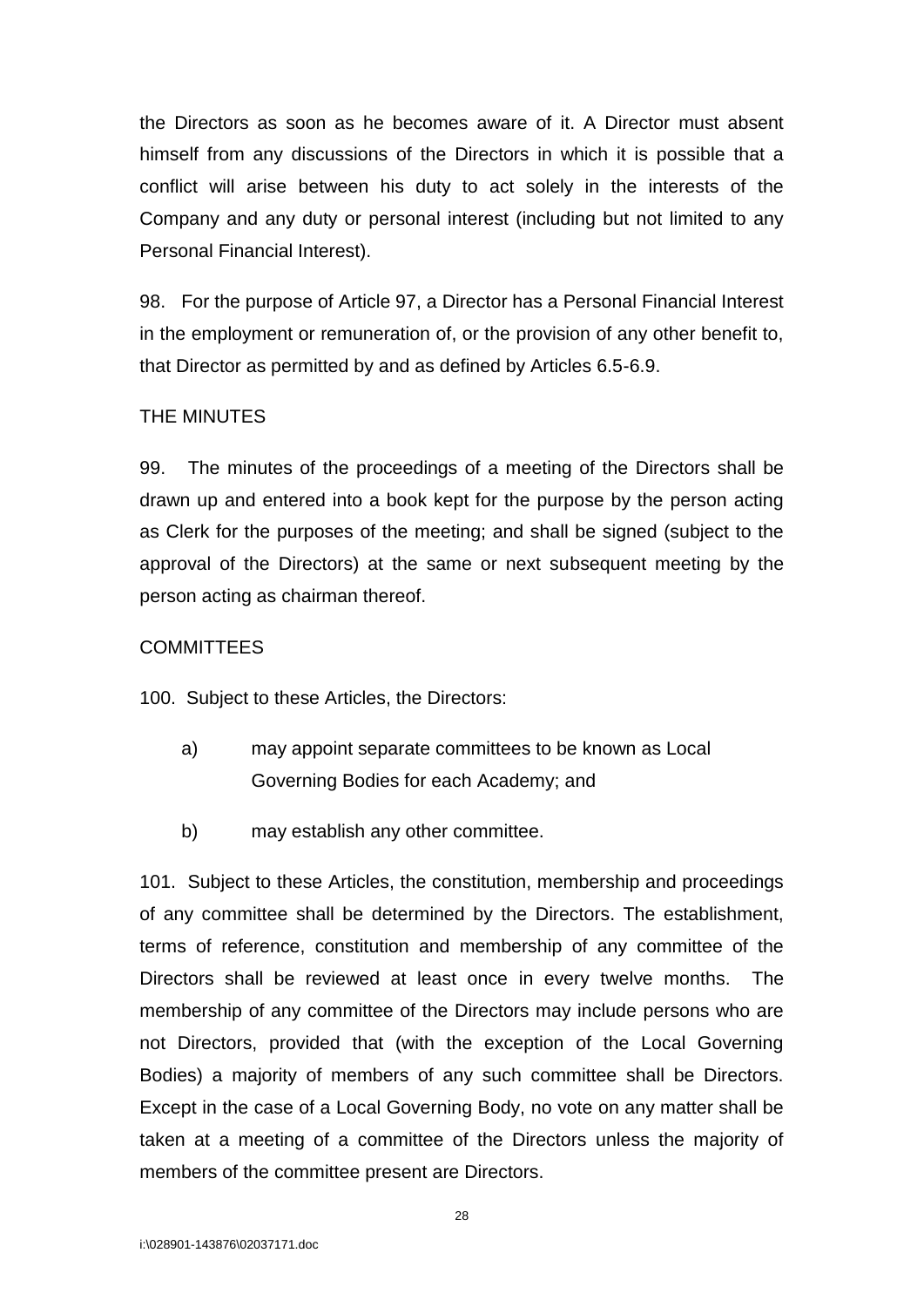### 102. Not used.

# 103. Not used.

104. The functions and proceedings of the Local Governing Bodies shall be subject to regulations made by the Directors from time to time.

# DELEGATION

105. The Directors may delegate to any Director, committee (including any Local Governing Body), the Chief Executive Officer or any other holder of an executive office, such of their powers or functions as they consider desirable to be exercised by them. Any such delegation shall be made subject to any conditions the Directors may impose, and may be revoked or altered.

106. Where any power or function of the Directors has been exercised by any committee (including any Local Governing Body), any Director, the Chief Executive Officer or any other holder of an executive office, that person or committee shall report to the Directors in respect of any action taken or decision made with respect to the exercise of that power or function at the meeting of the Directors immediately following the taking of the action or the making of the decision.

# CHIEF EXECUTIVE OFFICER AND PRINCIPALS

107. The Directors shall appoint the Chief Executive Officer and the Principals of the Academies. The Directors may delegate such powers and functions as they consider are required by the Chief Executive Officer and the Principals for the internal organisation, management and control of the Academies (including the implementation of all policies approved by the Directors and for the direction of the teaching and curriculum at the Academies).

# MEETINGS OF THE DIRECTORS

108. Subject to these Articles, the Directors may regulate their proceedings as they think fit.

109. The Directors shall hold at least three meetings in every school year.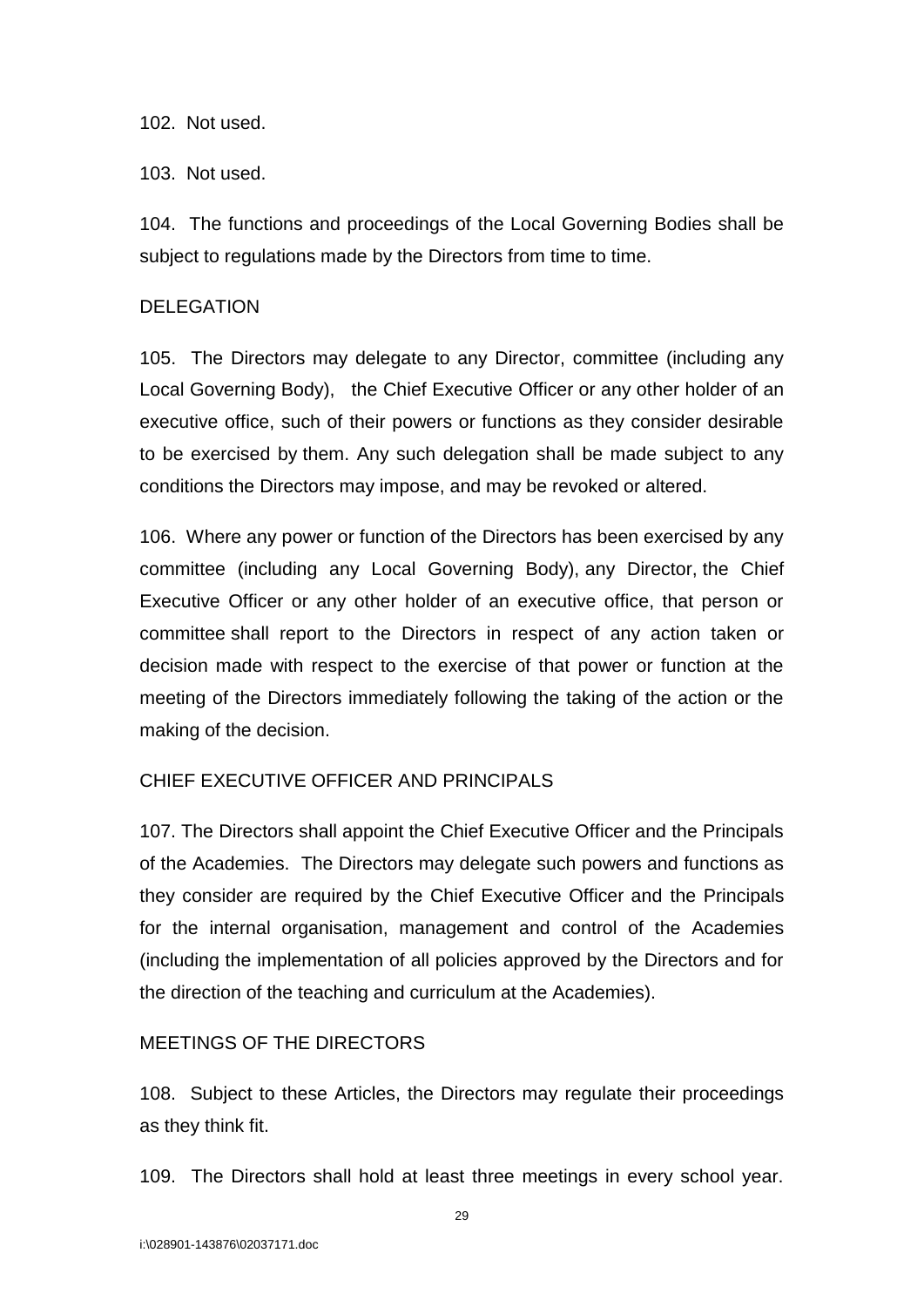Meetings of the Directors shall be convened by the Clerk. In exercising his functions under this Article the Clerk shall comply with any direction -

- a. given by the Directors; or
- b. given by the chairman of the Directors or, in his absence or where there is a vacancy in the office of chairman, the vice-chairman of the Directors, so far as such direction is not inconsistent with any direction given as mentioned in (a).

110. Any three Directors may, by notice in writing given to the Clerk, requisition a meeting of the Directors; and it shall be the duty of the Clerk to convene such a meeting as soon as is reasonably practicable.

111. Each Director shall be given at least seven clear days before the date of a meeting –

- i) notice in writing thereof, signed by the Clerk, and sent to each Director at the address provided by each Director from time to time; and
- ii) a copy of the agenda for the meeting;

provided that where the chairman or, in his absence or where there is a vacancy in the office of chairman, the vice-chairman, so determines on the ground that there are matters demanding urgent consideration, it shall be sufficient if the written notice of a meeting, and the copy of the agenda thereof are given within such shorter period as he directs.

112. The convening of a meeting and the proceedings conducted thereat shall not be invalidated by reason of any individual not having received written notice of the meeting or a copy of the agenda thereof.

113. A resolution to rescind or vary a resolution carried at a previous meeting of the Directors shall not be proposed at a meeting of the Directors unless the consideration of the rescission or variation of the previous resolution is a specific item of business on the agenda for that meeting.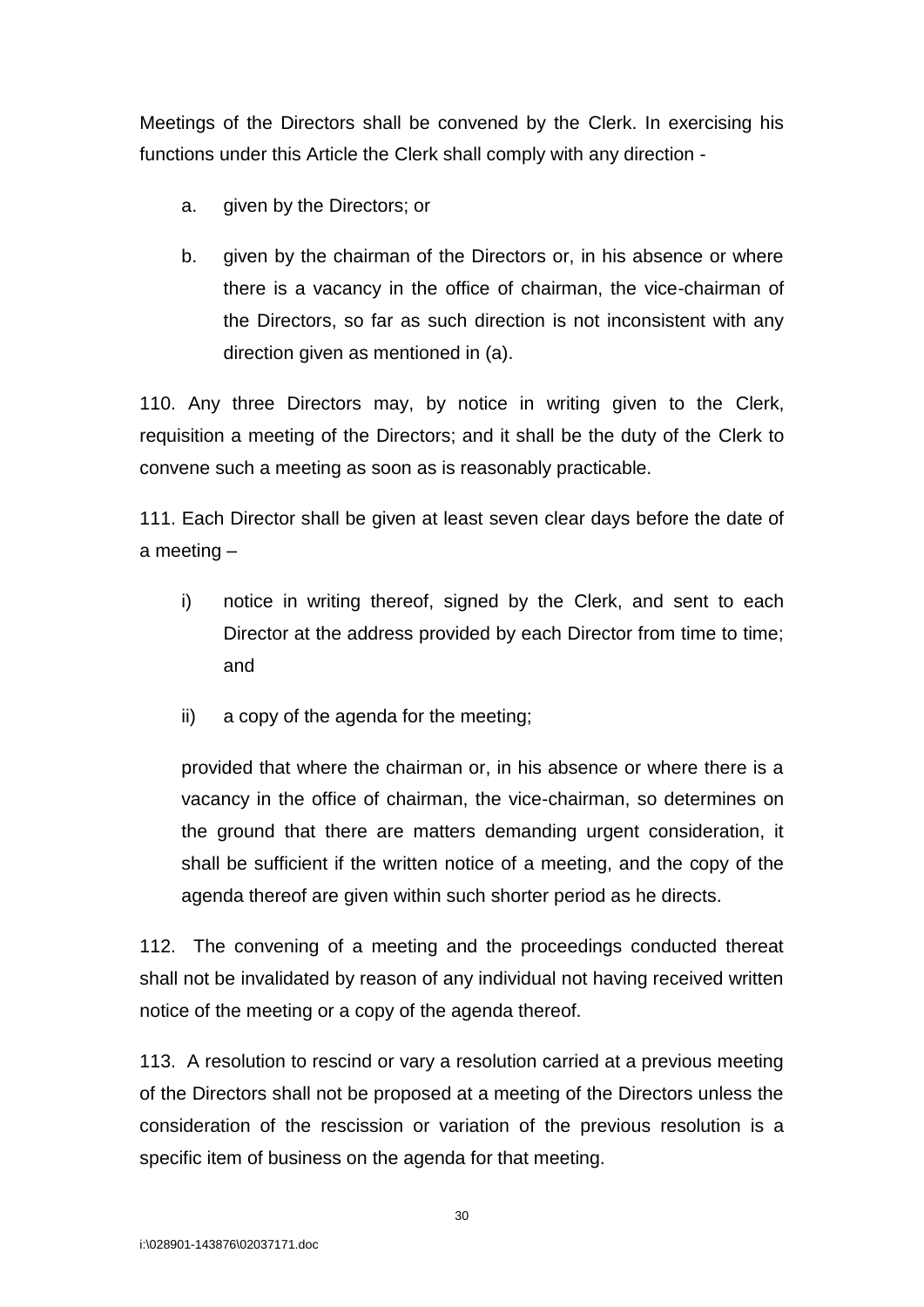114. A meeting of the Directors shall be terminated forthwith if -

- (a) the Directors so resolve; or
- (b) the number of Directors present ceases to constitute a quorum for a meeting of the Directors in accordance with Article 117, subject to Article 119 .

115. Where in accordance with Article 114 a meeting is not held or is terminated before all the matters specified as items of business on the agenda for the meeting have been disposed of, a further meeting shall be convened by the Clerk as soon as is reasonably practicable, but in any event within seven days of the date on which the meeting was originally to be held or was so terminated.

116. Where the Directors resolve in accordance with Article 114 to adjourn a meeting before all the items of business on the agenda have been disposed of, the Directors shall before doing so determine the time and date at which a further meeting is to be held for the purposes of completing the consideration of those items, and they shall direct the Clerk to convene a meeting accordingly.

117. Subject to Article 119 the quorum for a meeting of the Directors, and any vote on any matter thereat, shall be any three Directors, or, where greater, any one third (rounded up to a whole number) of the total number of Directors holding office at the date of the meeting.

118. The Directors may act notwithstanding any vacancies in their number, but, if the numbers of Directors is less than the number fixed as the quorum, the continuing Directors may act only for the purpose of filling vacancies or of calling a general meeting.

119. The quorum for the purposes of -

(a) appointing a parent Director under Articles 56;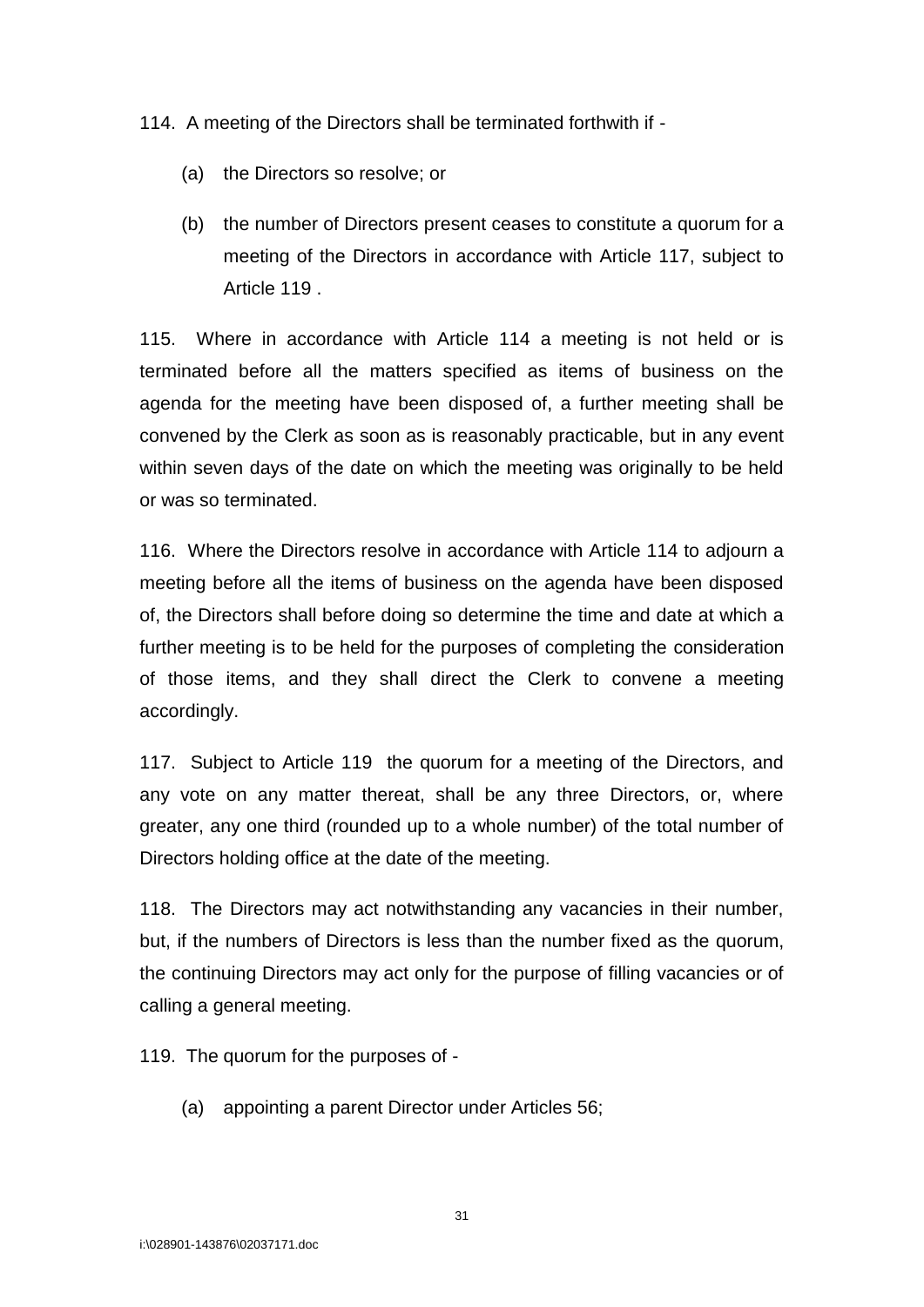(b) any vote on the removal of the chairman of the Directors in accordance with Article 90;

shall be any two-thirds (rounded up to a whole number) of the persons who are at the time Directors entitled to vote on those respective matters.

120. Subject to these Articles, every question to be decided at a meeting of the Directors shall be determined by a majority of the votes of the Directors present and voting on the question. Every Director shall have one vote.

121. Subject to Articles 117-119, where there is an equal division of votes, the chairman of the meeting shall have a casting vote in addition to any other vote he may have.

122. The proceedings of the Directors shall not be invalidated by

- a. any vacancy among their number; or
- b. any defect in the election, appointment or nomination of any Director.

123. A resolution in writing, signed by all the Directors entitled to receive notice of a meeting of Directors or of a committee of Directors, shall be valid and effective as if it had been passed at a meeting of Directors or (as the case may be) a committee of Directors duly convened and held. Such a resolution may consist of several documents in the same form, each signed by one or more of the Directors.

124. Subject to Article 125, the Directors shall ensure that a copy of

a. the agenda for every meeting of the Directors;

b. the draft minutes of every such meeting, if they have been approved by the person acting as chairman of that meeting;

- c. the signed minutes of every such meeting; and
- d. any report, document or other paper considered at any such meeting,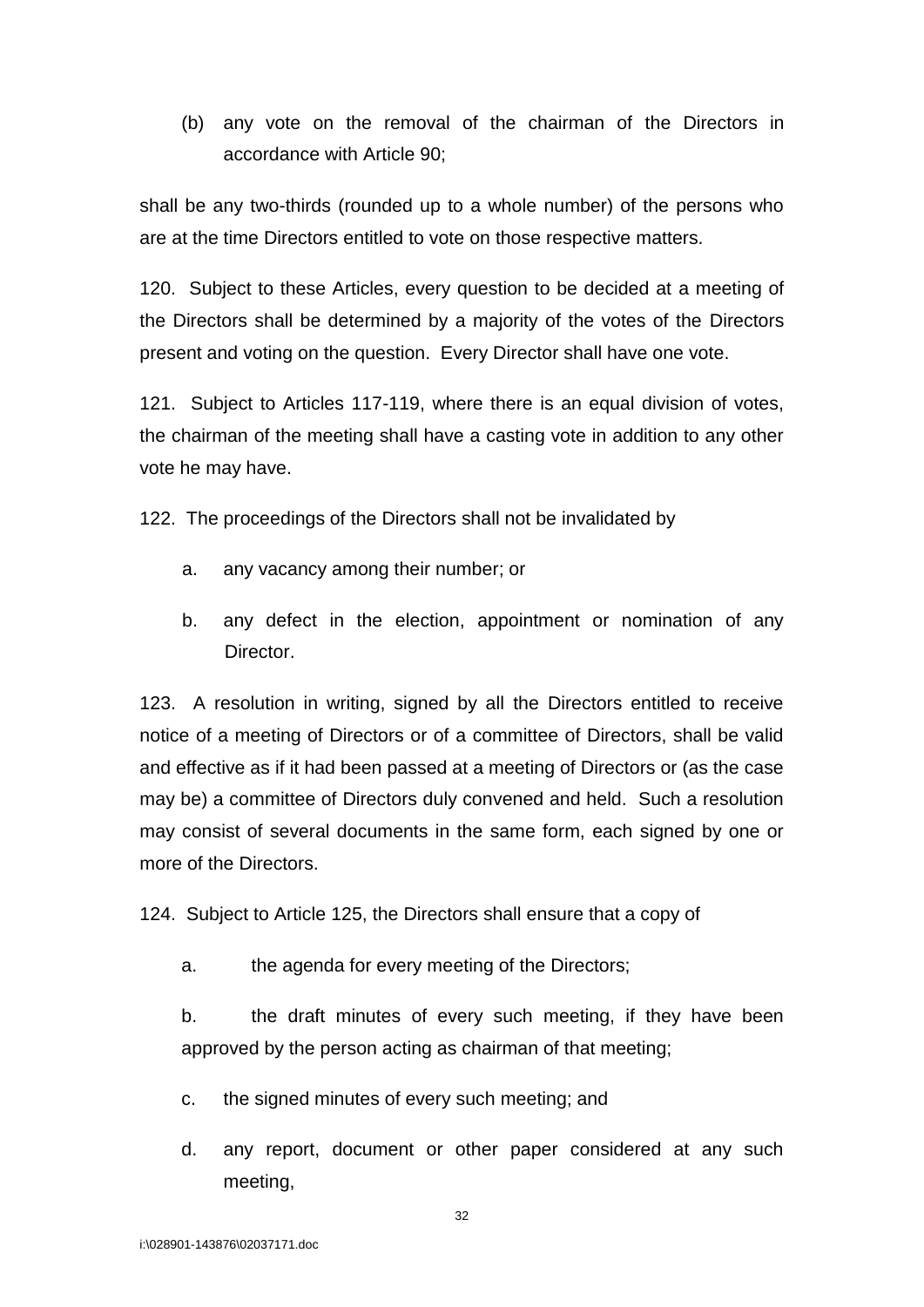are, as soon as is reasonably practicable, made available at every Academy to persons wishing to inspect them.

125. There may be excluded from any item required to be made available in pursuance of Article 124, any material relating to -

a. a named teacher or other person employed, or proposed to be employed, at any Academy;

b. a named pupil or named student at, or candidate for admission to, any Academy; and

c. any matter which, by reason of its nature, the Directors are satisfied should remain confidential.

126. Any Director shall be able to participate in meetings of the Directors by telephone or video conference provided that:

a. he has given notice of his intention to do so detailing the telephone number on which he can be reached and/or appropriate details of the video conference suite from which he shall be taking part at the time of the meeting at least 48 hours before the meeting; and,

b. the Directors have access to the appropriate equipment if after all reasonable efforts it does not prove possible for the person to participate by telephone or video conference the meeting may still proceed with its business provided it is otherwise quorate.

# PATRONS AND HONORARY OFFICERS

127. The Directors may from time to time appoint any person whether or not a Member of the Company to be a patron of the Company or to hold any honorary office and may determine for what period he is to hold such office.

THE SEAL

128. The seal, if any, shall only be used by the authority of the Directors or of a committee of Directors authorised by the Directors. The Directors may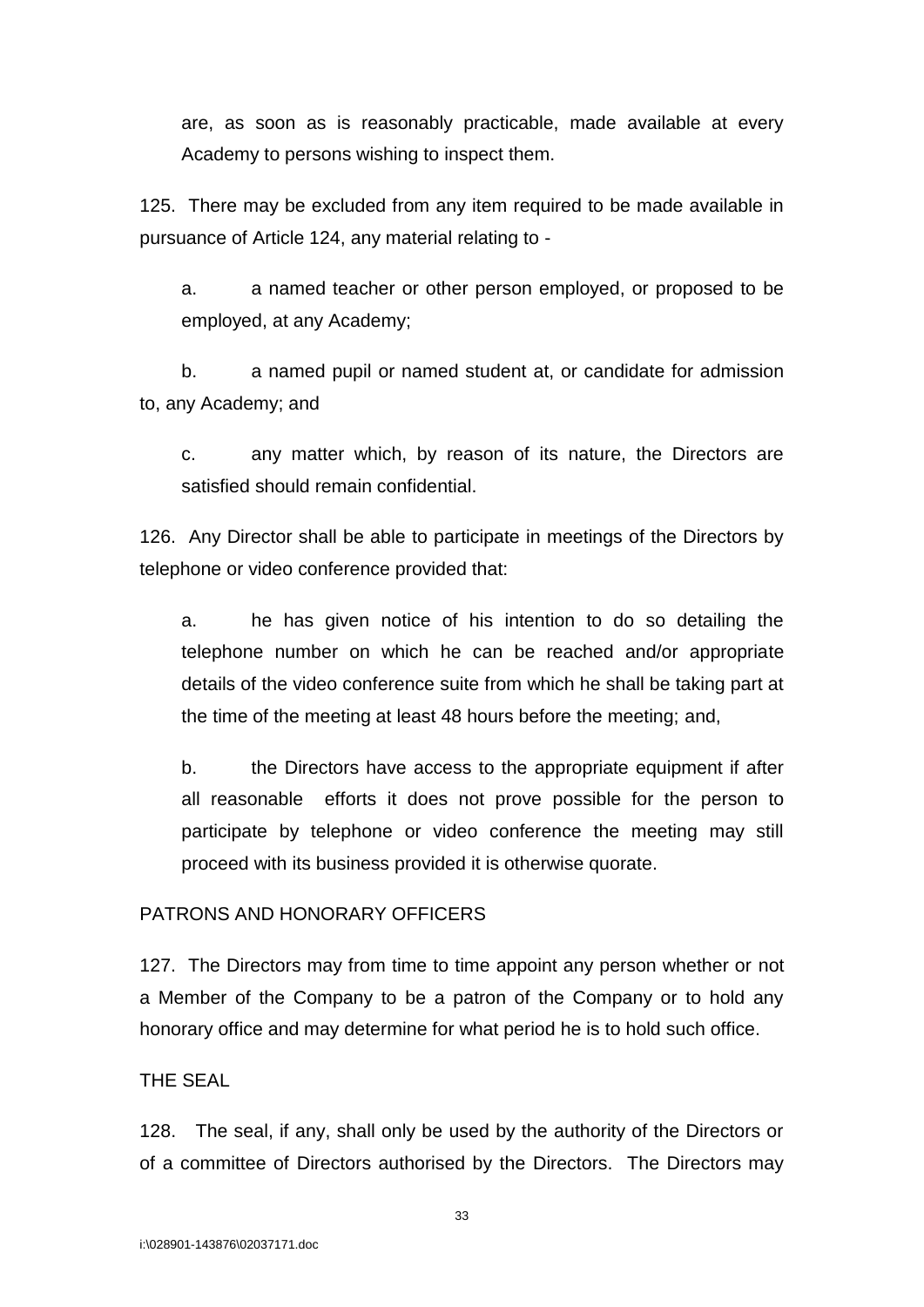determine who shall sign any instrument to which the seal is affixed and unless otherwise so determined it shall be signed by a Director and by the Clerk or by a second Director.

#### ACCOUNTS

129. Accounts shall be prepared in accordance with the relevant Statement of Recommended Practice as if the Company was a non-exempt charity and Parts 15 and 16 of the Companies Act 2006 and shall file these with the Secretary of State and the Principal Regulator by 31 December each Academy Financial Year.

#### ANNUAL REPORT

130. The Directors shall prepare its Annual Report in accordance with the Statement of Recommended Practice as if the Company was a non-exempt charity and shall file these with the Secretary of State and the Principal Regulator by 31 December each Academy Financial Year.

#### ANNUAL RETURN

131. The Directors shall comply with their obligations under Part 24 of the Companies Act 2006 (or any statutory re-enactment or modification of that Act) with regard to the preparation of an annual return to the Registrar of Companies and in accordance with the Statement of Recommended Practice as if the Company was a non-exempt charity and to the Secretary of State and the Principal Regulator by 31 December each Academy Financial Year.

#### NOTICES

132. Any notice to be given to or by any person pursuant to the Articles (other than a notice calling a meeting of the directors) shall be in writing or shall be given using electronic communications to an address for the time being notified for that purpose to the person giving the notice. In these Articles, "Address" in relation to electronic communications, includes a number or address used for the purposes of such communications.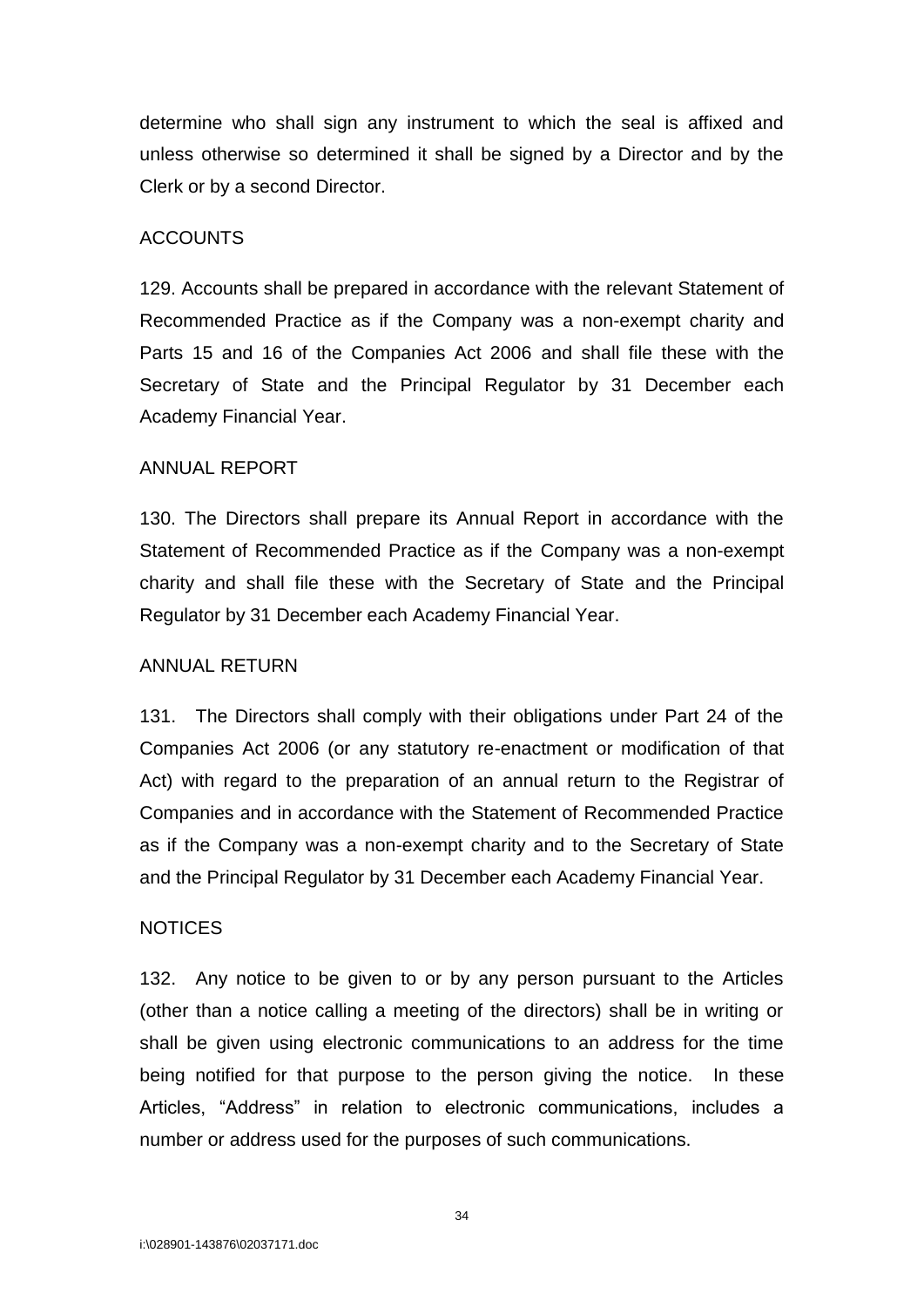133. A notice may be given by the Company to a Member either personally or by sending it by post in a prepaid envelope addressed to the Member at his registered address or by leaving it at that address or by giving it using electronic communications to an address for the time being notified to the Company by the Member. A Member whose registered address is not within the United Kingdom and who gives to the Company an address within the United Kingdom at which notices may be given to him, or an address to which notices may be sent using electronic communications, shall be entitled to have notices given to him at that address, but otherwise no such Member shall be entitled to receive any notice from the Company.

134. A Member present, either in person or by proxy, at any meeting of the Company shall be deemed to have received notice of the meeting and, where necessary, of the purposes for which it was called.

135. Proof that an envelope containing a notice was properly addressed, prepaid and posted shall be conclusive evidence that the notice was given. Proof that a notice contained in an electronic communication was sent in accordance with guidance issued by the Institute of Chartered Secretaries and Administrators shall be conclusive evidence that the notice was given. A notice shall be deemed to be given at the expiration of 48 hours after the envelope containing it was posted or, in the case of a notice contained in an electronic communication, at the expiration of 48 hours after the time it was sent.

### INDEMNITY

136. Subject to the provisions of the Companies Act 2006 and Article 6.3 every Director or other officer or auditor of the Company shall be indemnified out of the assets of the Company against any liability incurred by him in that capacity in defending any proceedings, whether civil or criminal, in which judgment is given in favour or in which he is acquitted or in connection with any application in which relief is granted to him by the court from liability for negligence, default, breach of duty or breach of trust in relation to the affairs of the Company.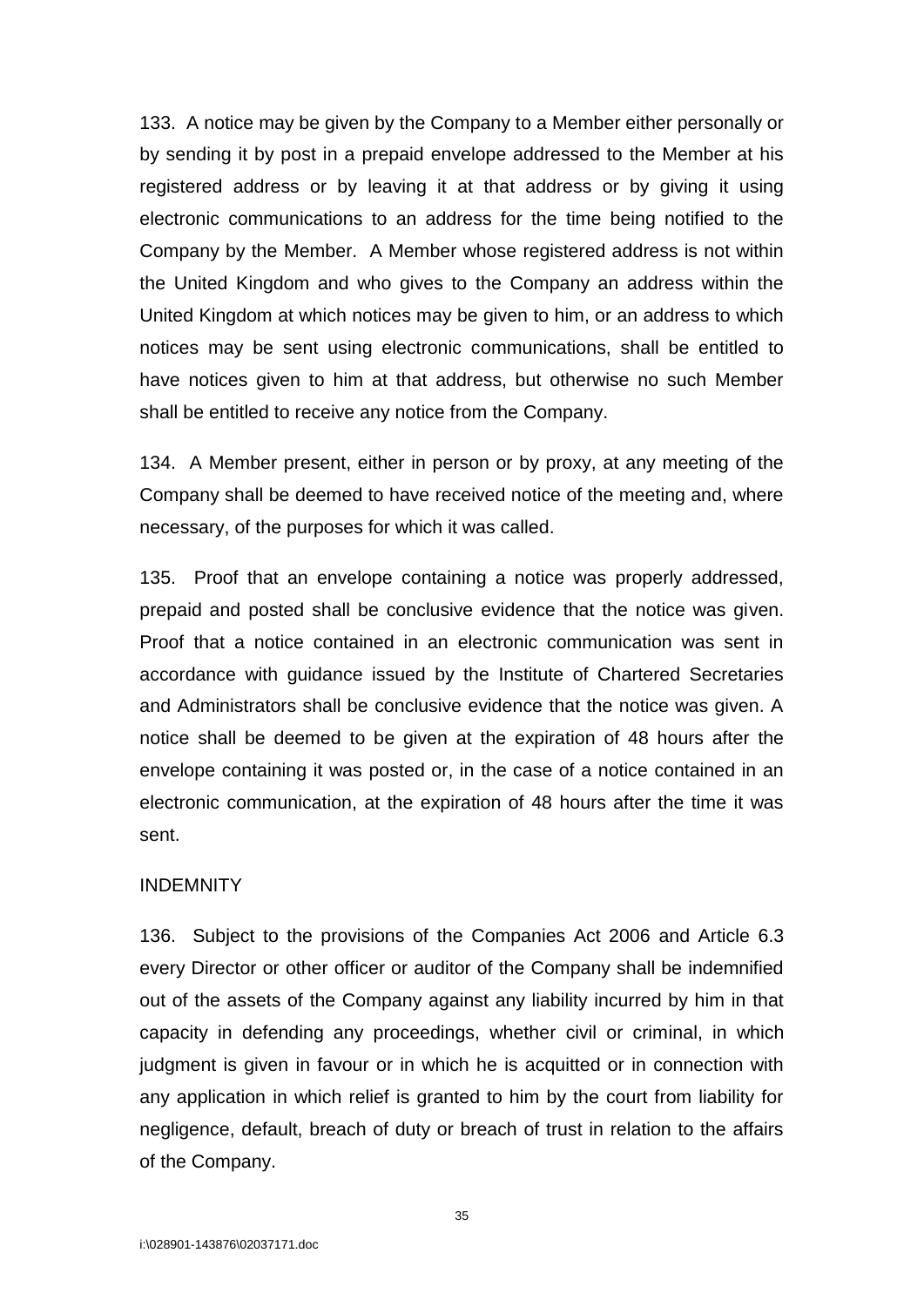### RULES

137. The Directors may from time to time make such rules or bye laws as they may deem necessary or expedient or convenient for the proper conduct and management of the Company and for purposes of prescribing classes of and conditions of membership, and in particular but without prejudice to the generality of the foregoing, they may by such rules or bye laws regulate:

a. the admission and classification of Members of the Company (including the admission of organisations to membership) and the rights and privileges of such Members, and the conditions of membership and the terms on which Members may resign or have their membership terminated and the entrance fees, subscriptions and other fees or payments to be made by Members;

b. the conduct of Members of the Company in relation to one another, and to the Company's servants;

c. the setting aside of the whole or any part or parts of the Company's premises at any particular time or times or for any particular purpose or purposes;

d. the procedure at general meetings and meetings of the Directors and committees of the Directors and meetings of the Local Governing Bodies in so far as such procedure is not regulated by the Articles; and,

e. generally, all such matters as are commonly the subject matter of Company rules.

138. The Company in general meeting shall have power to alter, add or to repeal the rules or bye laws and the Directors shall adopt such means as they think sufficient to bring to the notice of Members of the Company all such rules or bye laws, which shall be binding on all Members of the Company. Provided that no rule or bye law shall be inconsistent with, or shall affect or repeal anything contained in the Articles.

### AVOIDING INFLUENCED COMPANY STATUS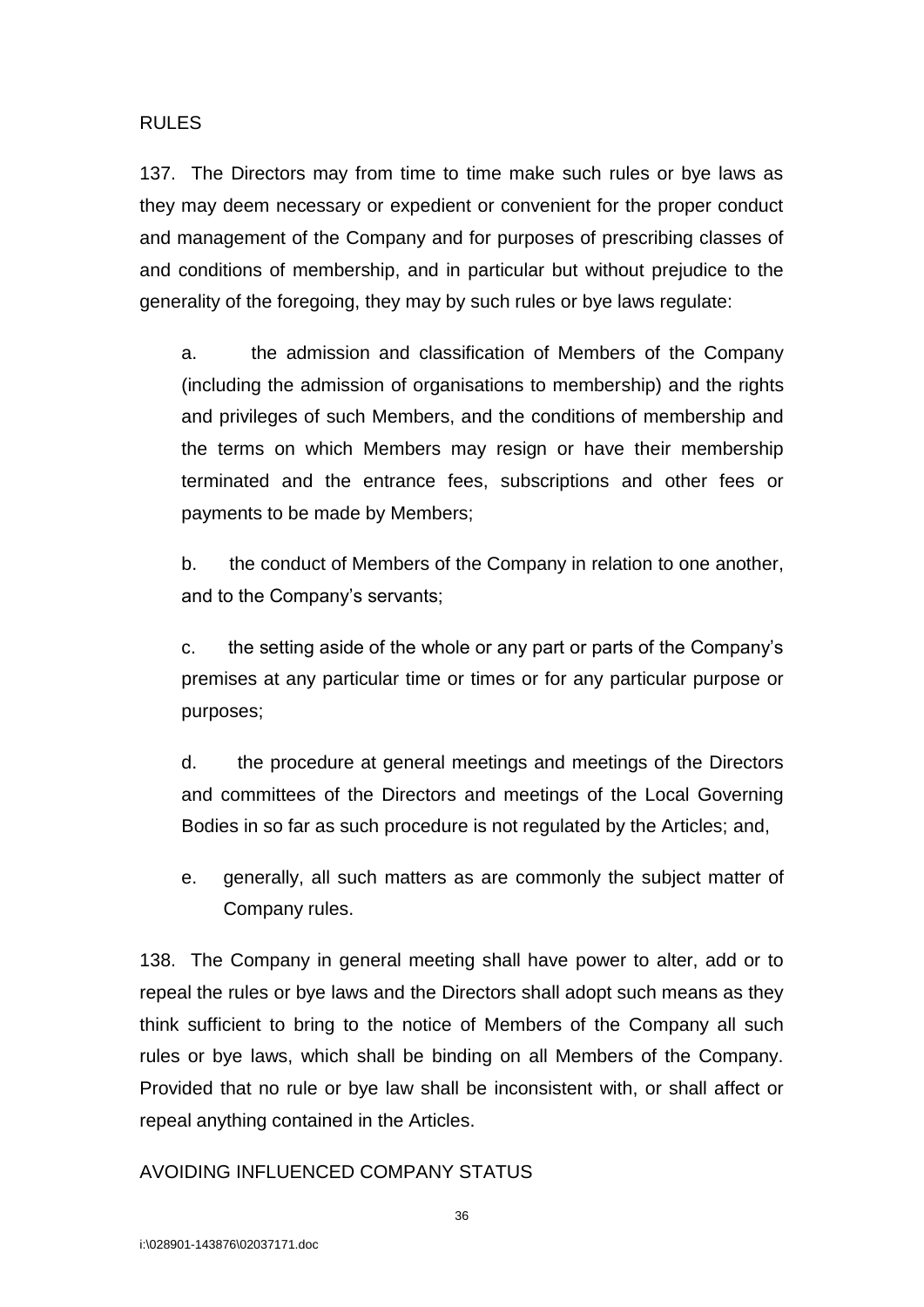139. Notwithstanding the number of Members from time to time, the maximum aggregate number of votes exercisable by Local Authority Associated Persons shall never exceed 19.9% of the total number of votes exercisable by Members in general meeting and the votes of the other Members having a right to vote at the meeting will be increased on a pro-rata basis.

140. No person who is a Local Authority Associated Person may be appointed as a Director if, once the appointment had taken effect, the number of Directors who are Local Authority Associated Persons would represent 20% or more of the total number of Directors. Upon any resolution put to the Directors, the maximum aggregate number of votes exercisable by any Directors who are Local Authority Associated Persons shall represent a maximum of 19.9% of the total number of votes cast by the Directors on such a resolution and the votes of the other Directors having a right to vote at the meeting will be increased on a pro-rata basis.

141. No person who is a Local Authority Associated Person is eligible to be appointed to the office of Director unless his appointment to such office is authorised by the local authority to which he is associated.

142. If at the time of either his becoming a Member of the Company or his first appointment to office as a Director any Member or Director was not a Local Authority Associated Person but later becomes so during his membership or tenure as a Director he shall be deemed to have immediately resigned his membership and/or resigned from his office as a Director as the case may be.

143. If at any time the number of Directors or Members who are also Local Authority Associated Persons would (but for Articles 139 to 142 inclusive) represent 20% or more of the total number of Directors or Members (as the case may be) then a sufficient number of the Directors or Members (as the case may be) who are Local Authority Associated Persons shall be deemed to have resigned as Directors or Members (as the case may be) immediately before the occurrence of such an event to ensure that at all times the number